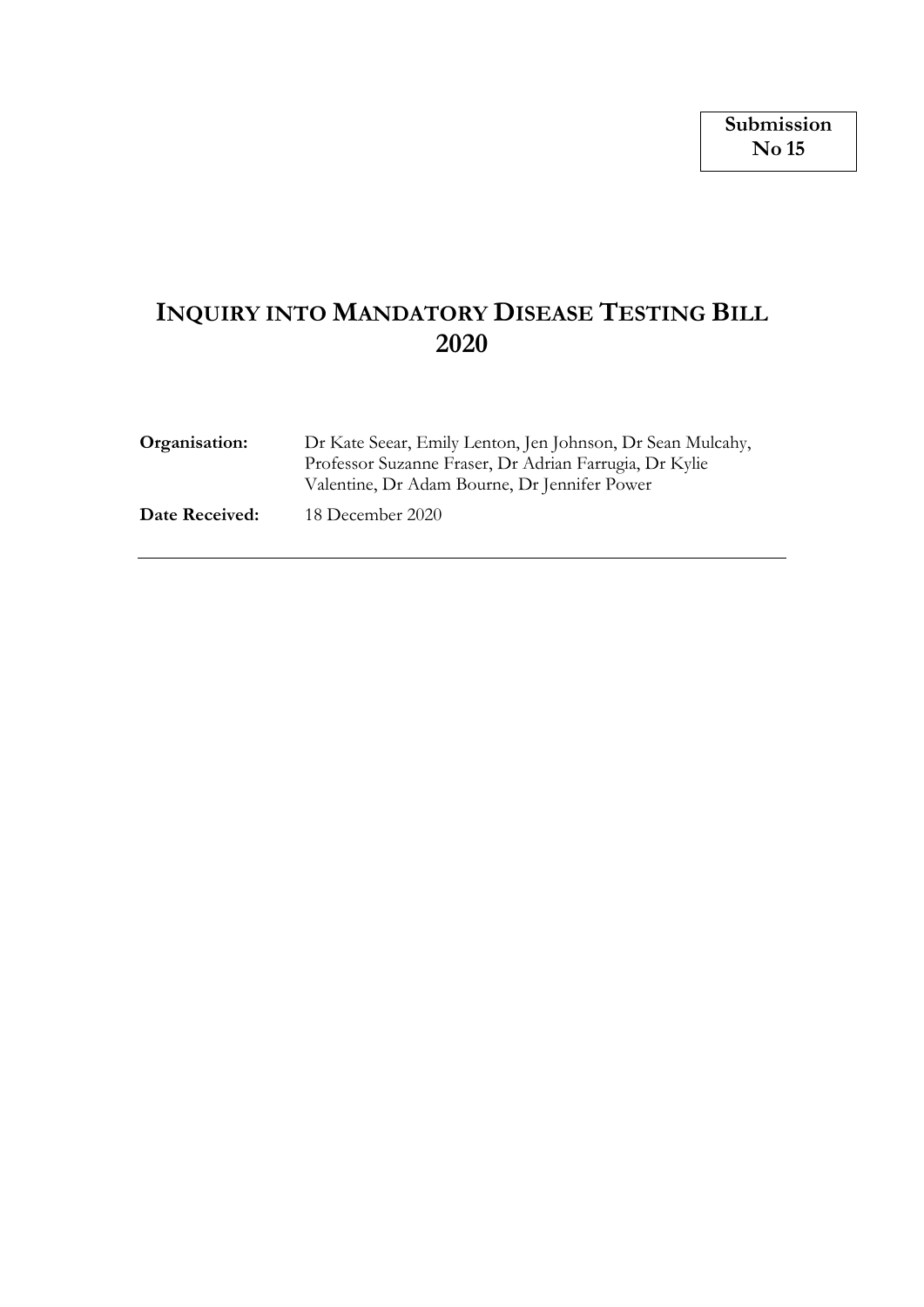



## **Submission to the Inquiry into Mandatory Disease Testing Bill 2020**

## **Standing Committee on Law and Justice**

## **Legislative Council, Parliament of New South Wales**

## **Our background and expertise**

We are a group of senior academics and practitioners from diverse backgrounds. Collectively we have expertise in law, public health and sociology, in issues of injecting drug use, blood-borne viruses, stigma, discrimination and social policy, and have collectively authored many books, articles and reports on areas of direct relevance to this Inquiry and to the proposed Bill. Our affiliations and expertise are detailed below.

**Kate Seear** is Associate Professor at the Australian Research Centre in Sex, Health and Society at La Trobe University. An Australian Research Council Future Fellow, she is a practising lawyer, and founder and convenor of the Australian Drug Lawyers Network. A/Professor Seear is the corresponding author for this submission.

**Emily Lenton** is a Senior Project and Research Officer at the Australian Research Centre in Sex, Health and Society at La Trobe University.

**Jen Johnson** is the Blood Borne Virus Program Coordinator at the Australian Research Centre in Sex, Health and Society at La Trobe University.

**Sean Mulcahy** is Policy Advisor at the Victorian Pride Lobby and a researcher at the Australian Research Centre in Sex, Health and Society at La Trobe University.

**Suzanne Fraser** is Professor and Director of the Australian Research Centre in Sex, Health and Society at La Trobe University, and a visiting professorial fellow in the Centre for Social Research in Health at the University of New South Wales, Sydney.

**Adrian Farrugia** is a Research Fellow at the Australian Research Centre in Sex, Health and Society at La Trobe University and an Adjunct Research Fellow at the National Drug Research Institute at Curtin University.

**kylie valentine** is Research Director and Deputy Director at the Social Policy Research Centre, the University of New South Wales, Sydney.

**Jennifer Power** is a Senior Research Fellow at the Australian Research Centre in Sex, Health and Society, La Trobe University.

**Adam Bourne** is Associate Professor of Public Health at the Australian Research Centre in Sex, Health and Society, La Trobe University, and Senior Visiting Fellow at the Kirby Institute, the University of New South Wales, Sydney.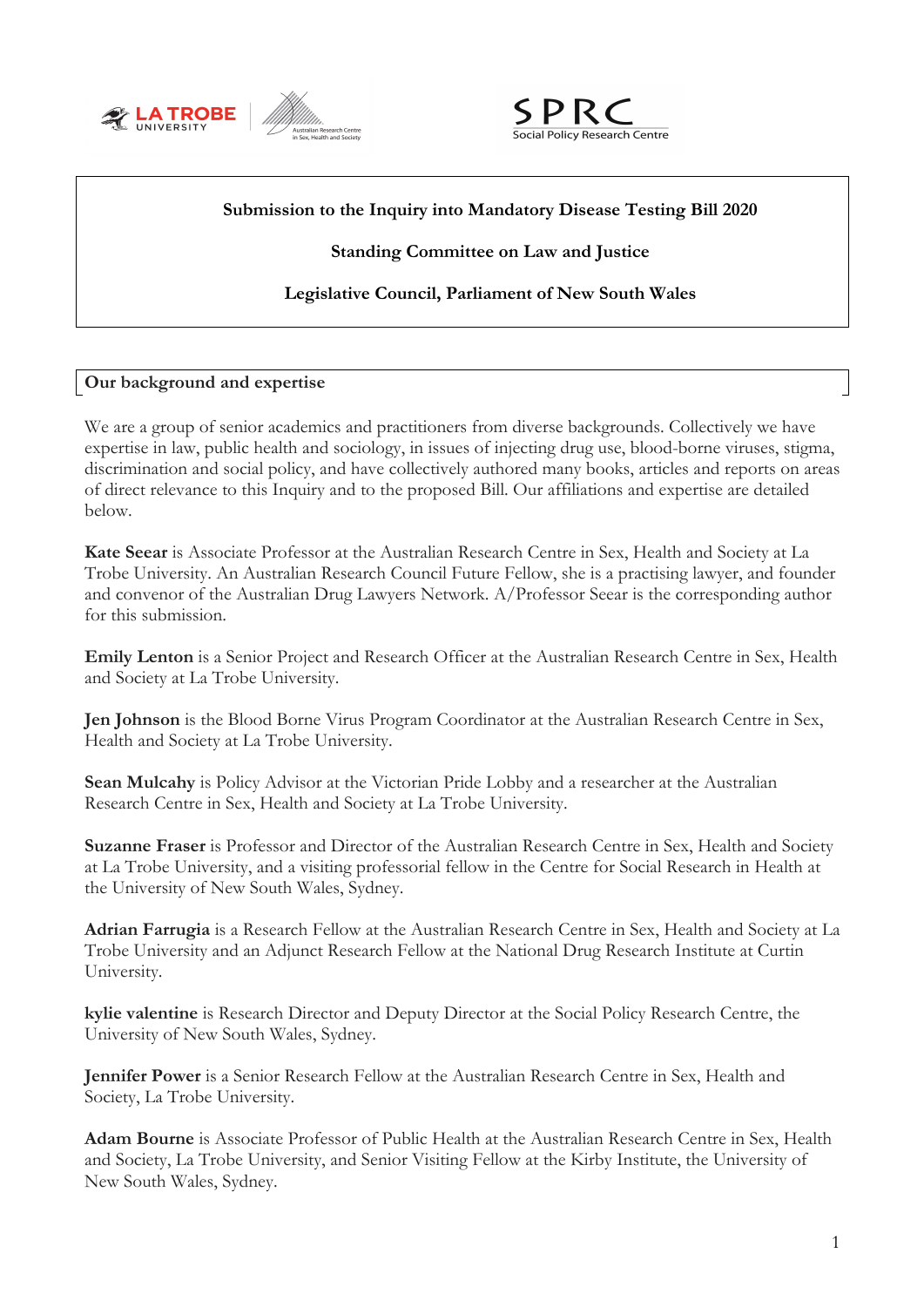



#### **Overall statement**

The health and safety of all Australians, including emergency services personnel and other workers, is of paramount importance. However, protecting the health and safety of workers must be balanced with the health and safety of other members of the community, including those who they service, as well as the rights of these other members of the community. These rights include the right to privacy, the right to bodily integrity and autonomy, and other basic interests linked to health and wellbeing, such as the importance of being protected from stigma and discrimination. In addition, limitations to rights should only be contemplated where there are clear public policy grounds for doing so, and – in accordance with accepted legal principles – where such limitations are proportionate, necessary and the least restrictive means available to achieve the stated goals.

The current Bill does not balance these issues appropriately. First and foremost, this Bill does nothing to protect workers from occupational exposure to blood-borne viruses, but seems to instead focus on protecting workers from stress and worry while they wait for test results. It may fail to achieve this though, including by subjecting them to a potentially unnecessary legal process. The rights violations of others (called 'third parties' in the Bill) do not appear to be necessary for this end given Australia/Victoria already has very good systems in place for preventing occupational exposure (including broad-based HBV vaccination among healthcare workers and universal precautions) and managing potential exposures (e.g. ready availability of post-exposure prophylaxis for HIV). In a related sense, the Bill fails to recognise that existing jurisdictional and national guidelines already set out best practice for minimising the transmission risk of occupational exposures. The Bill also violates several fundamental rights and interests of community members, and does so in the absence of clear and justifiable public policy and/or public health rationales. Introducing a new law to achieve limited ends, as is the case here, is also disproportionate and unnecessary.

For these and other reasons we express our strong opposition to the Bill. In particular:

- Public health and public policy rationales for the proposed measures are insufficient;
- Problems will be generated rather than solved;
- Unclear and imprecise criteria are used, resulting in unpredictability and injustice;
- Inconsistent standards of proof and tests are used, thus introducing the possibility of inconsistency and unjust effects;
- Powers are inappropriately delegated and people without sufficient expertise will make consequential decisions;
- Procedural fairness requirements have not been met;
- Public health efforts regarding blood-borne viruses will be undermined;
- Individual privacy rights are unjustifiably breached and data sharing processes are flawed;
- The privilege against self-incrimination and future liabilities are not properly protected;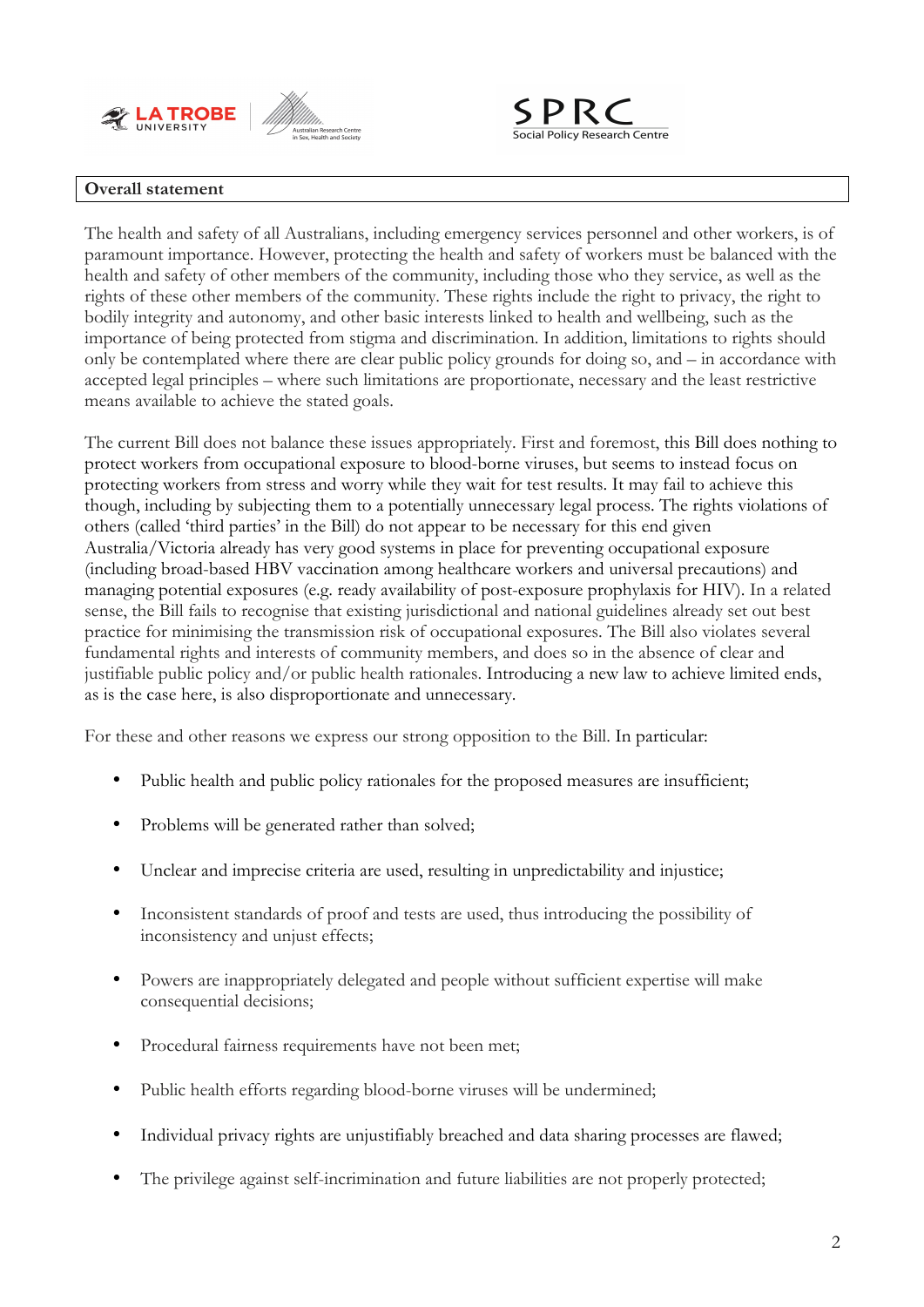



- Sanctions are too severe and will create new problems; and
- Monitoring and reviewing processes are inadequate.

We explain these issues in more detail in the sections that follow. We also highlight safeguards that are missing from the current Bill.

## *Overall, the Bill should not proceed. If the Committee recommends the Bill to Parliament, the various flaws highlighted here should be attended to as a bare minimum, and important omissions identified below should be addressed.*

## **Public health and public policy rationales for the proposed measures are insufficient**

The Bill is premised on the potential for some workers to be occupationally exposed to blood-borne viruses if they come into contact with body fluids of members of the community (referred to throughout the Bill as 'third parties') and the assumption that extraordinary measures are needed to ascertain whether transmission has occurred. These measures include mandatory testing of these third parties, the use of reasonable force to assist with testing, and the curtailing of various basic rights. Regarding those rights, the Bill envisages what has been described elsewhere as 'a fundamental shift in the rights of individuals to privacy, to the integrity of their own bodies, and a fundamental change to Australian policy which generally requires consent for HIV testing'.<sup>1</sup>

The general position in Australian law is that informed consent is required for any medical procedure, subject to a small number of exceptions (see for example *Rogers v Whitaker* (1992) 175 CLR 479). In general terms, these exceptions have a strong public policy basis, as where, for instance, an adult is unconscious and requires emergency treatment as a matter of necessity, and that treatment is reasonable in the circumstances. Many of the most ardent proponents of mandatory testing acknowledge that the requirement for informed consent should only be waived in exceptional circumstances such as these, and on strong public policy (including public health) grounds. Such grounds do not exist in the present case.

In its current form, the Bill will not result in a reduction of exposure risk to any worker covered by it. A range of state and national procedures and guidelines already exist that detail best practice in the management of occupational exposures to bodily fluids, which centre on assessing and minimising the risk of transmission. These procedures and guidelines support workplaces to assess whether occasions of 'contact with bodily fluids' constitute actual exposure, categorise the level of risk of the exposure, and detail management of the contact. Importantly, they consider management of the exposure in the instance that test results of the 'third party' are unknown. While these guidelines focus on healthcare workers, the principles of risk assessment and exposure management do not differ in other settings.<sup>2</sup>

 <sup>1</sup> Bambridge, C. & Stardust, Z. (2018) *Mandatory testing of people whose bodily fluids come into contact with police and/or emergency service personnel.* Sydney. Sydney: ACON at p1.

<sup>2</sup> See, for example: National Health and Medical Research Council (2019) *Australian Guidelines for the Prevention and Control of Infection in Healthcare.* Canberra: Commonwealth of Australia; Health Protection NSW. (2017) *HIV, Hepatitis B and Hepatitis C – Management of Health Care Workers Potentially Exposed.* Policy Directive, NSW Government; Australasian Society for HIV,

Viral Hepatitis and Sexual Health Medicine (2016). *National guidelines for post-exposure prophylaxis after non-occupational and occupational exposure to HIV*; Communicable Diseases Network of Australia. (2019) *Australian National Guidelines for the*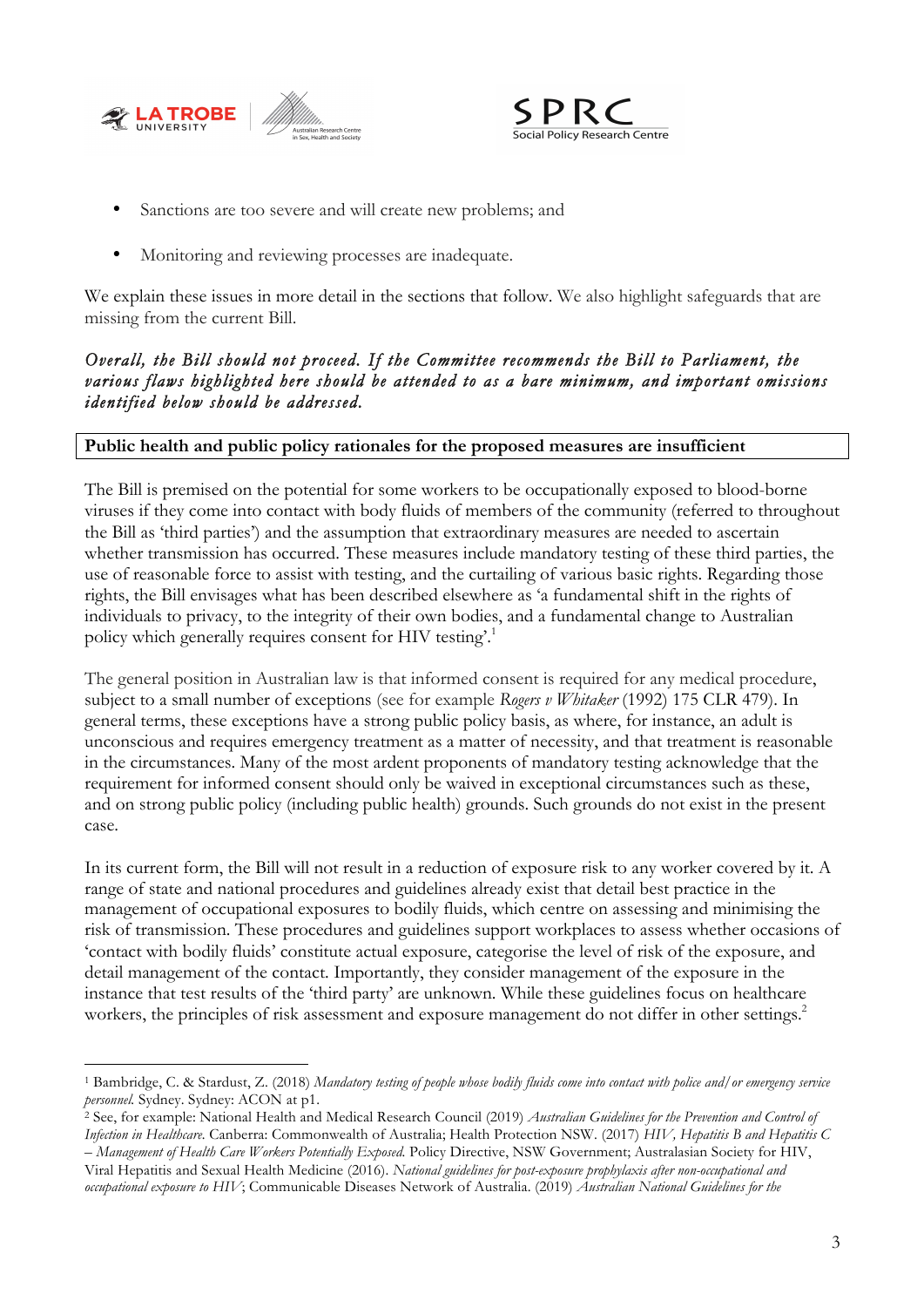



This Bill allows for workers who come into 'contact with the bodily fluids' of a third party to seek a testing order for the third party. A key concern here is that 'contact' is the threshold for the initiation of a testing order. The bill fails to define 'come into contact with', thus enabling an extremely broad interpretation. Equally, the Bill refers to a standard dictionary definition of bodily fluid. Blood-borne viruses are only contained in transmissible quantities in certain bodily fluids. For example, blood-borne viruses are not typically transmitted through contact with saliva or urine. Blood-borne viruses are transmitted when blood containing virus enters another person's bloodstream. Contact with saliva or urine is not a risk factor for transmission unless there are visible quantities of blood present and the exposed skin or mucosa is broken or damaged. The use of the term 'bodily fluid' is one of many examples of poor drafting and inconsistency, enabling wide interpretation, and likely perpetuating misinformation about blood-borne virus transmission and overestimation of risk.

While a small risk of HIV transmission exists following occupational exposure in healthcare settings, this low risk is essentially confined to needlestick or sharps injury involving parenteral transfer of blood containing HIV virus. On these issues, we recommend to the Committee a position paper produced by Bambridge and Stardust in 2018, <sup>3</sup> including in particular their summary of problematic assumptions about transmission risks, transmission routes and window periods for transmission and their reference to the relevant peer-reviewed literature. When read alongside the Bill, a clear picture emerges in which the Bill proposes a set of extraordinary measures and rights curtailments that are disproportionate to the problems it purports to address.

Of course, as we noted earlier, the health and safety of all workers is of great significance. We do not wish to minimise or dismiss the importance of maintaining safety and protecting workers.

## *Extraordinary limitations other citizens' rights must be allowed in only exceptional circumstances. This does not include situations where the risk of transmission of a blood-borne virus is negligible or hypothetical.*

## **Problems will be generated rather than solved**

 $\overline{a}$ 

A central assumption of the Bill appears to be that testing the third party would lessen the anxiety of workers<sup>4</sup> and give 'peace of mind' to workers who have been potentially exposed. Several observations can be made about this assumption:

- Although it is possible that some workers will feel peace of mind as a result of knowing the serostatus of the third party, this is not a sufficient public policy basis to justify the extraordinary measures established via the Bill including limitations on fundamental rights such as informed consent and privacy;
- Contrary to professional healthcare guidance, the Bill provides no account of what constitutes risk of exposure and instead assumes all bodily fluids are a risk in all circumstances;

*Management of Healthcare Workers Living with Blood Borne Viruses and Healthcare Workers who Perform Exposure Prone Procedures at Risk* of Exposure to Blood Borne Viruses. Australian Government Department of Health.<br><sup>3</sup> Bambridge, C. & Stardust, Z. (2018) Mandatory testing of people whose bodily fluids come into contact with police and/or emergency service

*personnel.* Sydney. Sydney: ACON at p2, 8.

<sup>4</sup> See, for example, Department of Communities and Justice (2020). Mandatory disease testing for those who attack frontline workers, press release, 6 November.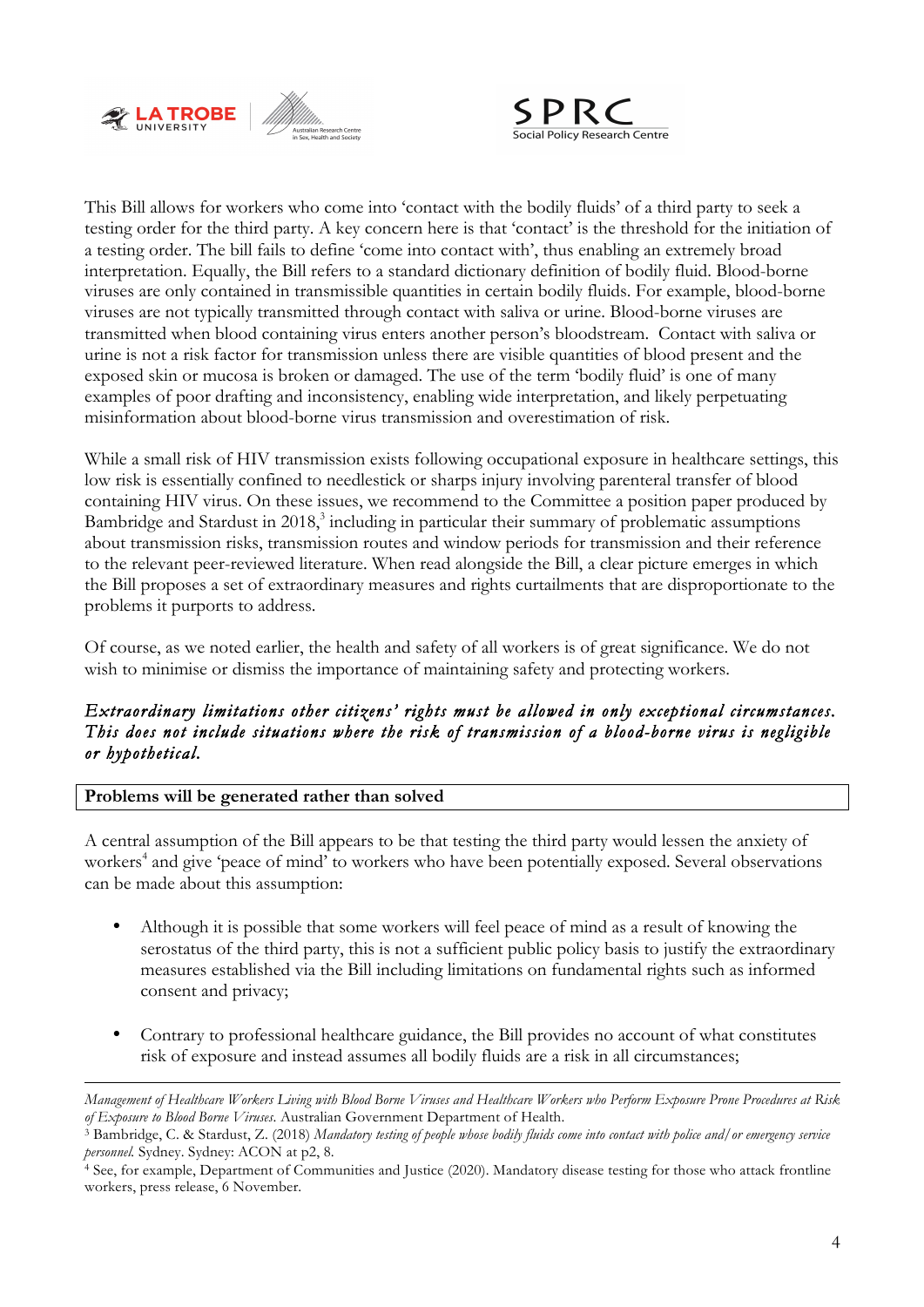



- The processes set forth in this Bill regarding the initiation of a testing order do not accord with the object of this Bill 'to protect and promote the health and wellbeing of health, emergency and public sector workers to whom this Act applies.' Any person who sustains an occupational exposure should be directed to appropriate clinical and support mechanisms for the immediate management of the incident. This includes immediate assessment of the level of risk and commencement, where relevant, of HIV post-exposure prophylaxis (PEP) treatment.<sup>5</sup> The national HIV PEP guidelines recommend that in the event of an occupational exposure where the HIV status of the source is unknown and there is other evidence available to indicate risk for HIV, that prophylactic treatments be commenced immediately. This Bill may create a false sense that mandatory testing, and the unknown timeline for the availability of the test results, would change the management of the incident;
- Further, the test results of a third party, if those results are negative, do not rule out risk of transmission in the event of an actual exposure. Currently available tests cannot detect recently acquired infection, so third party false negative test results are possible. Guidelines for the management of occupational exposures recommend that exposed workers are themselves tested to preclude the possibility of infection;
- It is possible that the measures in the Bill will create new stressors for workers, by falsely indicating that their work places them at an elevated risk and requiring them to go through an onerous medico-legal process, including potential court action, in circumstances that may ultimately be of little relevance to determining whether or not they have acquired a blood-borne virus; and
- The Bill is 'uniformly focused on the rights and health of the person who has come into contact with bodily fluids, not the person being tested'.<sup>6</sup> Little consideration appears to have been given to the possibility that the Bill will generate or exacerbate harms for third parties, including by producing stress and uncertainty, especially for those who may be going into the process unaware of their own serostatus. No provision exists in the Bill for pre- or post-test counselling for third parties, aspects of which would be considered best practice under national testing policies such as the *National hepatitis C testing policy, 2020*. These effects are equally important, real and foreseeable, and should be taken into account by the Committee. At a bare minimum, and only in the event that the Bill goes forward, the provision of such counselling should be a requirement.

The Australasian Society for HIV, Viral Hepatitis and Sexual Health Medicine (ASHM) has produced advice for emergency services providers and blood-borne viruses.<sup>7</sup> The advice contains information on transmission, and acknowledges that the risk of occupational transmission of blood-borne diseases is very low in many instances. Personal protective measures are recommended, and other risk assessment and management strategies are outlined. We recommend that advice and guidelines such as these should

 <sup>5</sup> See: Australasian Society for HIV, Viral Hepatitis and Sexual Health Medicine (2016). *National guidelines for post-exposure prophylaxis after non-occupational and occupational exposure to HIV.*

<sup>6</sup> Cameron, S. (2019). *The System is Broken: Audit of Australia's Mandatory Disease Testing Laws to Test for HIV, HIV Justice Network and the National Association of People with HIV Australia*, at p4.

<sup>7</sup> ASHM (2012). *Emergency Service Providers and Blood-Borne Viruses*, accessed 08/12/20 www.ashm.org.au. See also: *Australian National Guidelines for the Management of Healthcare Workers Living with Blood Borne Viruses and Healthcare Workers who Perform Exposure Prone Procedures at Risk of Exposure to Blood Borne Viruses (2018)* (National Guidelines).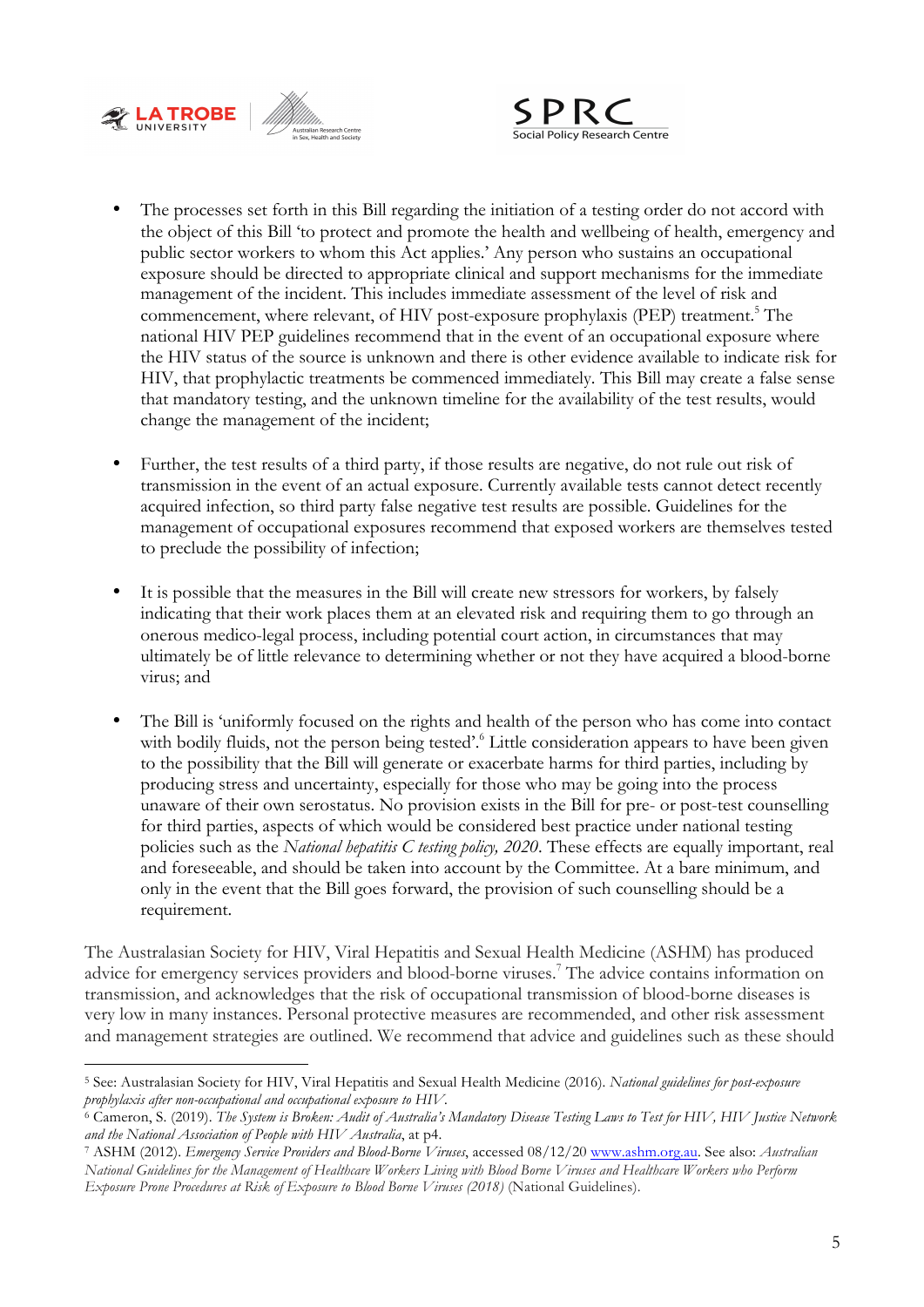



be prioritised as a means of avoiding occupational exposure and that these should be prioritised as the least restrictive means of achieving the objectives of the current Bill.

*The Bill will generate new problems and is unlikely to solve the problems it purports to. If necessary, other less restrictive measures such as education of workers about the negligible level of risk should be prioritised as a means of reducing any anxiety they may feel about the unlikely possibility of transmission. These measures can and should be prioritised over mandatory and/or criminal justice responses.* 

**Unclear and imprecise criteria are used, resulting in unpredictability and injustice**

Key aspects of the process for deciding whether an order is warranted are unclear, introducing various procedural and legal risks.

Section 9 of the Bill sets out the mechanism for applying for a mandatory testing order. It includes a requirement for a statement from the affected worker that in their opinion the contact with the third party's bodily fluids was as a result of a 'deliberate action'. There are several problems with this requirement:

- The Bill provides for workers who come into 'contact with the bodily fluids' of a third party to seek an order. Here, 'contact' is the threshold for the initiation of a testing order, but the phrase is not defined in the Bill;
- The term 'deliberate action' is also not defined in the Bill. This renders the Bill open to inconsistency, uncertainty and unpredictability. If, for example, a person shouts at a police officer in an emotional context and saliva lands on the police officer's face, does this constitute a deliberate action?;
- Where risk of exposure exists in occupational contexts, this would not be confined to cases involving 'deliberate action', whatever this means. As such, it is unclear why the Bill would utilise this test. To be clear, however, we do not recommend a different test, for the reasons we describe elsewhere in this submission;
- It is unclear whether any basis is required for the worker's belief that a 'deliberate action' has occurred and, if so, what this basis is. The Bill only requires that the worker be of the 'opinion' that it was a deliberate act. This again leaves the Bill open to inconsistent application, and for uncertainty and unpredictability as to when an order would be made.

Some criteria for the making of an order under section 10 are vague. Section 10(5) of the Bill proposes that the senior officer should consider Chief Health Officer-issued guidelines and 'other matters the senior officer considers relevant'. These guidelines are not yet available and it is possible they could introduce new problems or risks.

Regardless, the process outlined in section 10(5) renders the scope of the senior officer's discretion unclear. This lack of clarity creates the potential for inconsistent practice in which senior officers consider vastly different matters 'relevant', leading to unjust outcomes. There is also the possibility,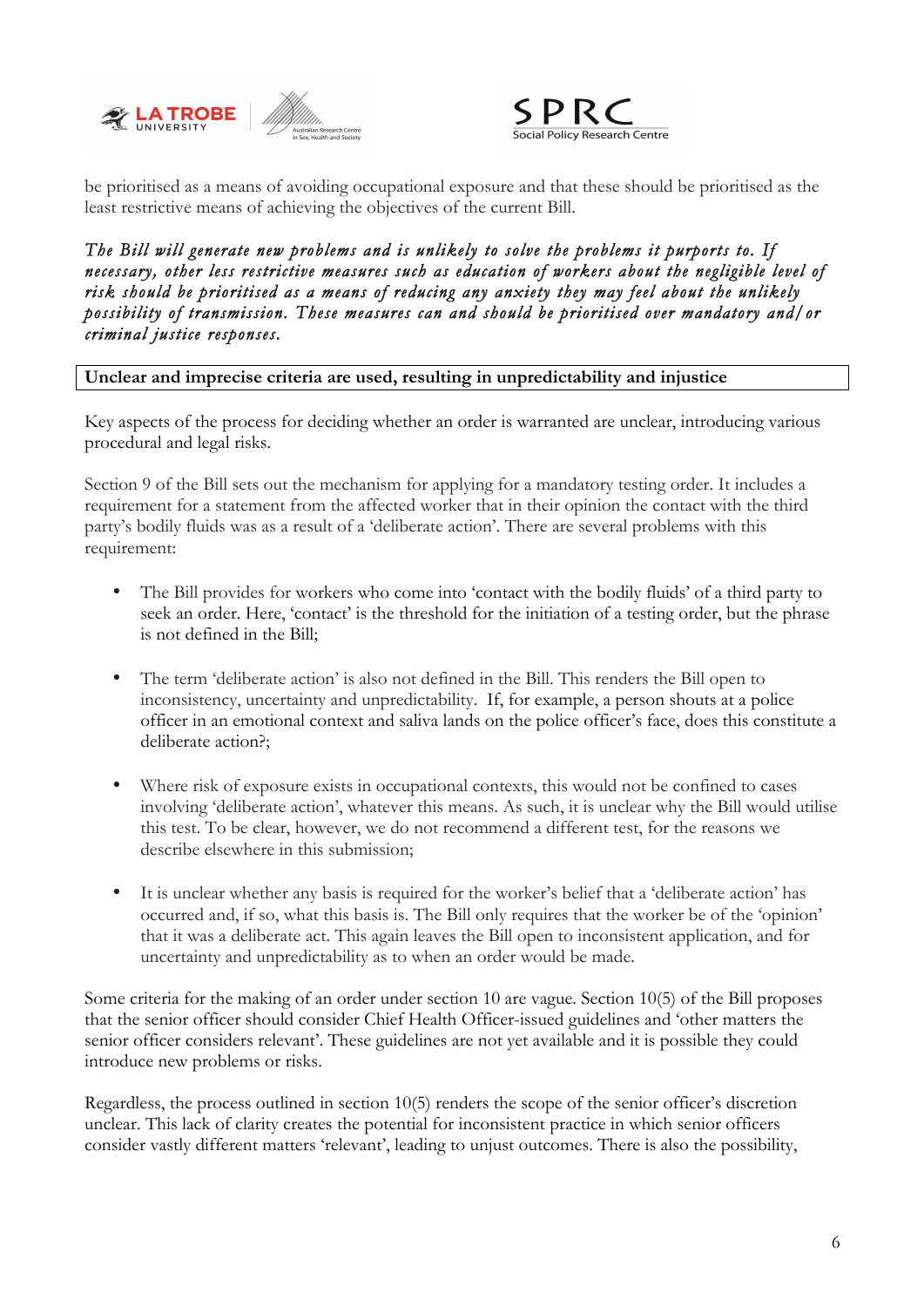



given the lack of precision in drafting and the apparently wide scope of the discretion under 10(5), that decisions will be *ultra vires the Act* and thus be exposed to judicial review.

This is a problem in at least two senses: first, it adds to the general unpredictability of the Bill's operationalisation, and second, it opens up opportunities for discriminatory and stigmatising judgments to be made (which may or may not be considered 'irrelevant considerations' in an administrative law sense). For instance, a scenario is possible where the third party is suspected of having engaged in a deliberate action, and in their defence makes a submission under section 10, noting not only that their action was not deliberate, and that they do not believe themselves to have any blood-borne viruses, making the order unnecessary. They may state that they do not have hepatitis B, C, or HIV and furthermore that they are in a monogamous same-sex relationship where there is no risk of transmission. They might also have had regular tests. The senior officer might nevertheless take the view, based on outdated stereotypes, that men who have sex with men are at heightened risk of HIV. They might therefore consider the third party to be at risk of having a blood-borne virus despite the evidence and take the view that a test is therefore warranted. In speculating on these issues, the senior officer will have: dismissed the third party's evidence, failed to give him an opportunity to respond to the assumptions being made, taken into account arguably irrelevant considerations in an administrative law sense, and potentially unlawfully discriminated against him on the grounds of sexual orientation. The Bill does not protect against any of these events.

At the very least, therefore, the Bill requires much clearer criteria for assessing whether an order is necessary, and for establishing how evidence from workers and third parties will be treated. The potential for stigma and discrimination is real and should be treated as a matter of paramount importance by the Committee as it risks undermining treatment and elimination efforts, as discussed further below. The sanctions for breaching an order also detrimentally impact on already marginalised communities. In all of these respects the Bill risks serious injustices, both for third parties who are the subject of the Bill and for affected workers who seek the benefit of an order.

*Justice requires that publics understand with as much confidence as possible how laws will be interpreted and applied and the circumstances in which they may avoid legal consequences for their actions. The law must be as consistent and predictable as possible. As presently drafted, the Bill fails on all counts.* 

#### **Inconsistent standards of proof and tests are used, thus risking inconsistency and injustice**

The Bill does not appear to establish a standard of proof for the making of orders save for the requirement that courts may make orders for vulnerable third parties if it is satisfied 'on the balance of probabilities' (per section 14(2)).

The absence of a standard of proof elsewhere in the Bill means that there is:

- Uncertainty as to the threshold that must be met/surpassed before an order can be made;
- Insufficient guidance to senior officers and delegates about when and how to make orders;
- A high likelihood that orders will be made inconsistently; and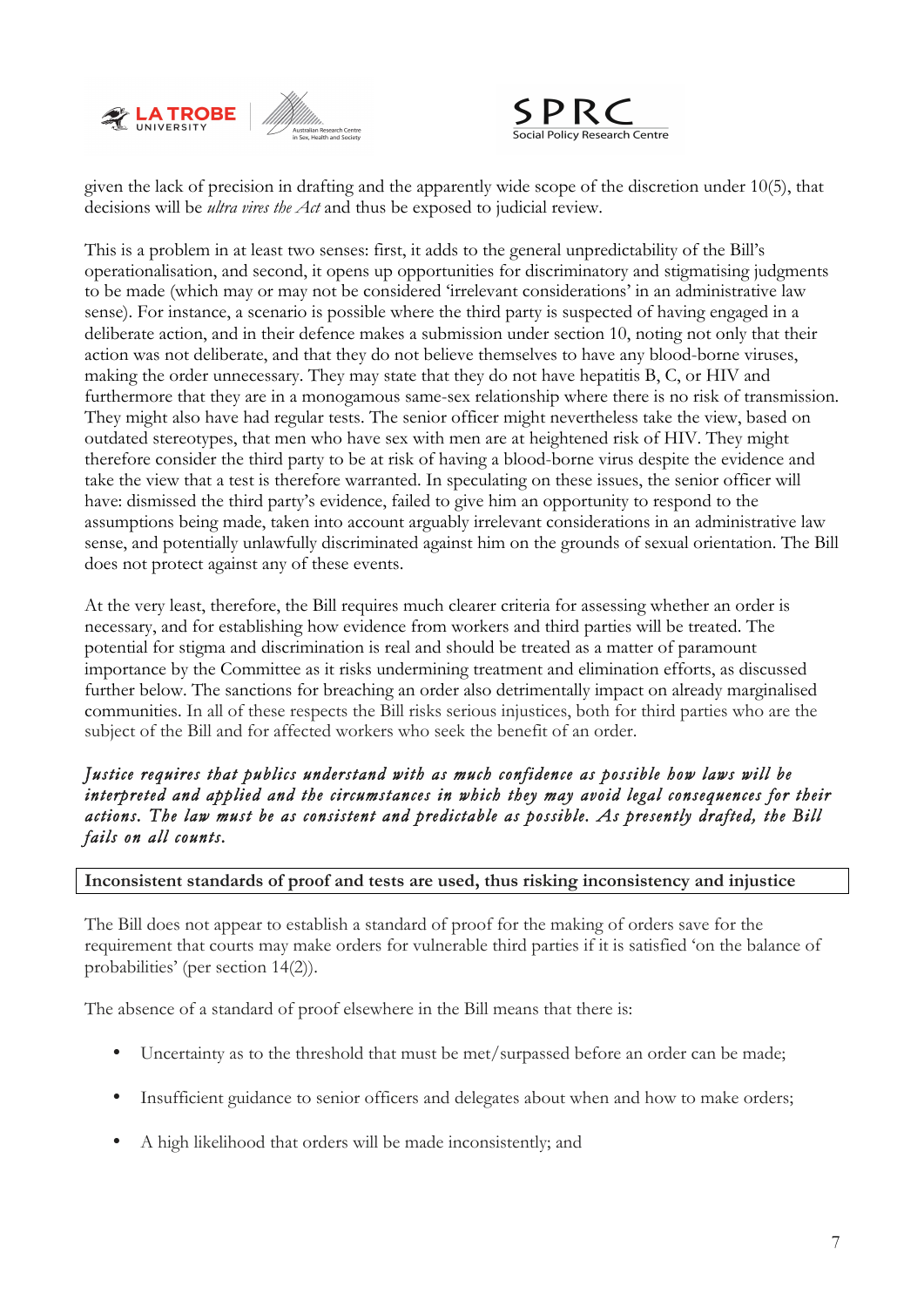



• Strong potential for discrepancies in the making of orders under Parts 3 and 4, with fewer protections for those who are the subject of orders under Part 3 given the absence of any (or an equivalent) standard of proof.

The drafting of the Bill is also confusing and inconsistent at several points relevant to how and when an order might be made. For example: section 10(5) of the Bill says that in determining an application, the senior officer should consider the Chief Health Officer-issued guidelines and 'other matters the senior officer considers relevant', but at section 10(7) a seemingly different test appears, with a suggestion that a mandatory testing order can be made only if it is 'justified in all the circumstances'. The meaning of this is not defined. This imprecision resurfaces in section 11, where it is said that the senior officer can refuse to make a mandatory testing order if 'on other grounds the senior officer considers appropriate in the circumstances'.

So, on one occasion the order can be made if 'justified', but it can be refused if 'appropriate'; in courts it can be made 'on the balance of probabilities', while outside court there is no stated standard of proof.

# *For the Bill to be workable and just, its processes, standards and tests should be clear, unambiguous and consistent, and there should be a degree of predictability and certainty for applicants and respondents. The Bill fails in these respects.*

**Powers are inappropriately delegated and people without sufficient expertise will make consequential decisions**

Also of concern is the Bill's delegation of authority for important decision-making to 'senior officers', including police inspectors and other senior officers, Secretaries and Commissioners of various government agencies and departments, and any 'person prescribed by the regulations'. The implication is that the only decision to be made by these 'senior officers' is whether or not a mandatory testing order will be applied. In practice, however, the range of decisions to be made by senior officers is likely to be much more extensive. These likely include determinations regarding the reliability and credibility of witnesses (including the third parties themselves), the meaning of the phrase 'deliberate action', and the evaluation of evidence from third parties, such as evidence that seeks to provide a context or explanation for a purportedly 'deliberate action'. These constitute legal evaluations of evidence and are inappropriate for delegation to a non-expert. In many instances these senior officers will also not have been medically trained and will have no reasonable understanding of the exposure risk. It is possible they will make an assessment based on perceptions of the personal characteristics of the individual, potentially reinforcing the considerable stigmatisation and marginalisation these communities experience. As explained elsewhere in this submission, these evaluations are also not subject to appropriate or adequate review rights, and carry other legal risks (leading to potential liabilities in other legal contexts).

Also of note, section 34 indicates that senior officer and Chief Health Officer powers can be further delegated under the regulations – which are not yet drafted. This raises more questions about the qualifications and expertise of those exercising powers under the Bill, and the possibility that such powers will be inappropriately delegated.

In addition, section 8 of the Bill requires workers to consult with a relevant medical practitioner within 24 hours of the contact that is the subject of the potential application. In the definitions section of the Bill, a relevant medical practitioner is defined as: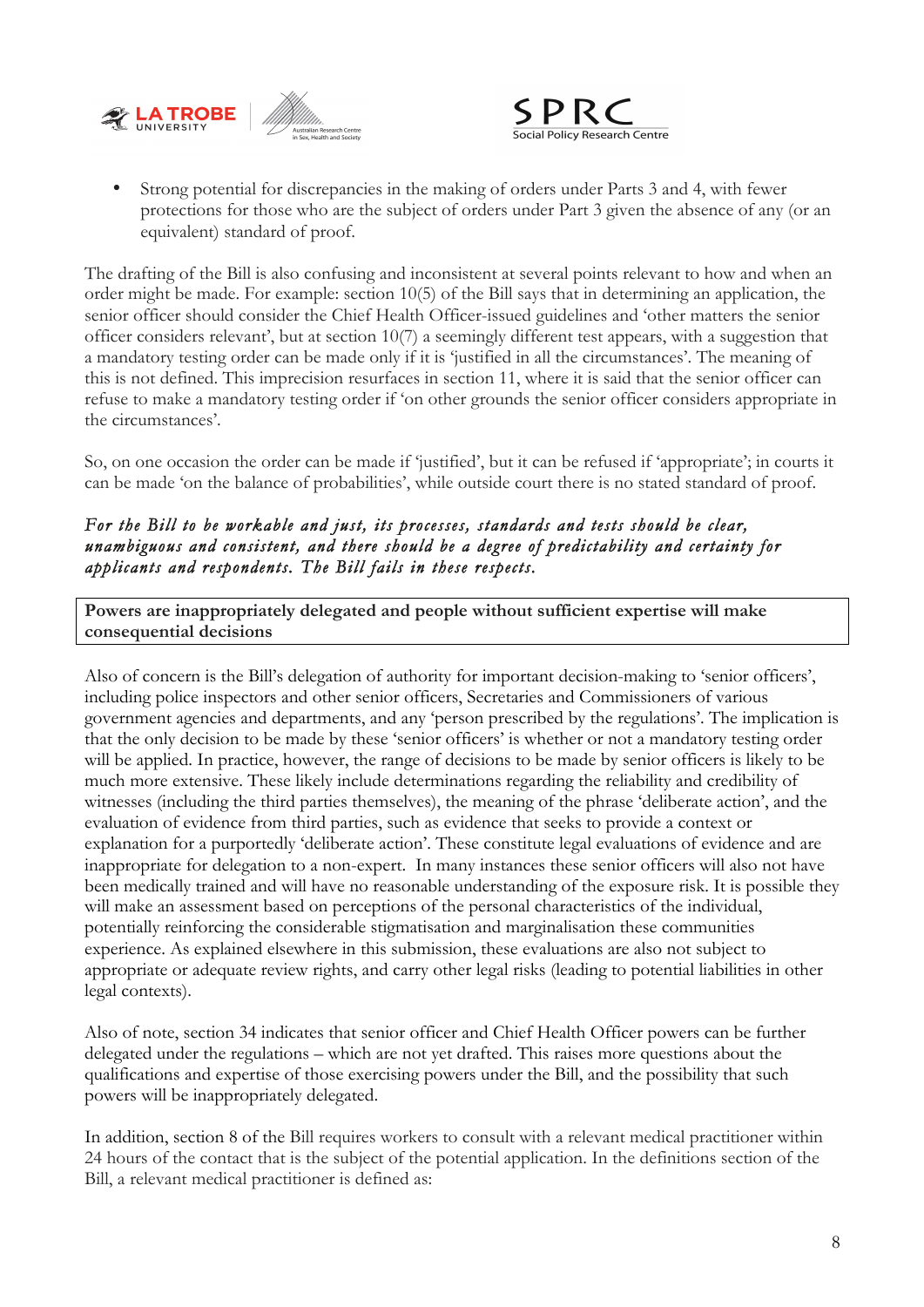



(a) a medical practitioner with qualifications or experience in blood-borne diseases, or (b) if a medical practitioner with qualifications or experience in blood-borne diseases is not available at the time the worker requires a consultation under section 8—another medical practitioner.

This scope to nominate 'another medical practitioner' is of concern because blood-borne viruses are a specialised area, within which knowledge and practice is rapidly evolving. It is possible that doctors who are inexperienced in blood-borne viruses may overestimate risk and be more likely recommend testing of third parties.

# *For the Bill to be just, consistent and predictable, the powers conferred under it should only be exercised by people with the necessary expertise to evaluate complex information and risks and to make consequential decisions. The Bill fails on these grounds.*

## **Procedural fairness requirements have not been met**

The Bill has several problems that pertain to procedural fairness. The fundamental requirements of procedural fairness mean that a person affected by a decision 'know the case sought to be made against him [sic] and to be given an opportunity of replying to it.<sup>8</sup>

Section 10 of the Bill contains information relevant to procedural fairness by, for example, requiring the senior officer to give the third party, parent or guardian an opportunity to make submissions and to consider the submissions received. It is not clear, however, whether the third party gets to first know the case against them as part of this process, or the extent of information provided. We do not know whether all relevant documents (such as the worker's statement) will be provided to the third party. If this is to happen, such protections should be clearly enshrined within the statute. If it is not to happen, there is a very real possibility that the Bill fails on procedural fairness grounds.

The second component of procedural fairness, noted above, requires that a person be given the opportunity to reply to the case being made against them. We have major concerns about this requirement. In our view, any opportunity given to the third party to respond should be both *meaningful* and *practicable*. On this test the Bill fails. The Bill envisages that the senior officer will make a decision about an order within 3 business days of receiving the application (per section 10(2)). This 3 day period thus includes: time for the applicant to receive notification that an application concerning them has been made, time for them to obtain legal advice, time for them or their lawyer to prepare submissions and time for the senior officer to weigh up all the evidence before them. This is an extremely short timeframe likely to be unworkable in practice. There is no conceivable health benefit to it being such a short period of time and extending the time is unlikely to significantly impact the experience of anxiety that may conceivably be felt by the worker, especially in the context of potential false results (referred to earlier). If, in the extremely unlikely case that the worker were to have contracted a blood-borne virus by the deliberate act of a third party, then whether they hear of that's persons status within 3 days or 3 weeks will make no difference to the health protocols that would be followed. The worker would still start PEP if deemed necessary. They would still begin antiretroviral treatment at a time that is clinically relevant.

 <sup>8</sup> *Kioa v West* [1985] HCA 81 (1985) 159 CLR 550, 582 (Mason J).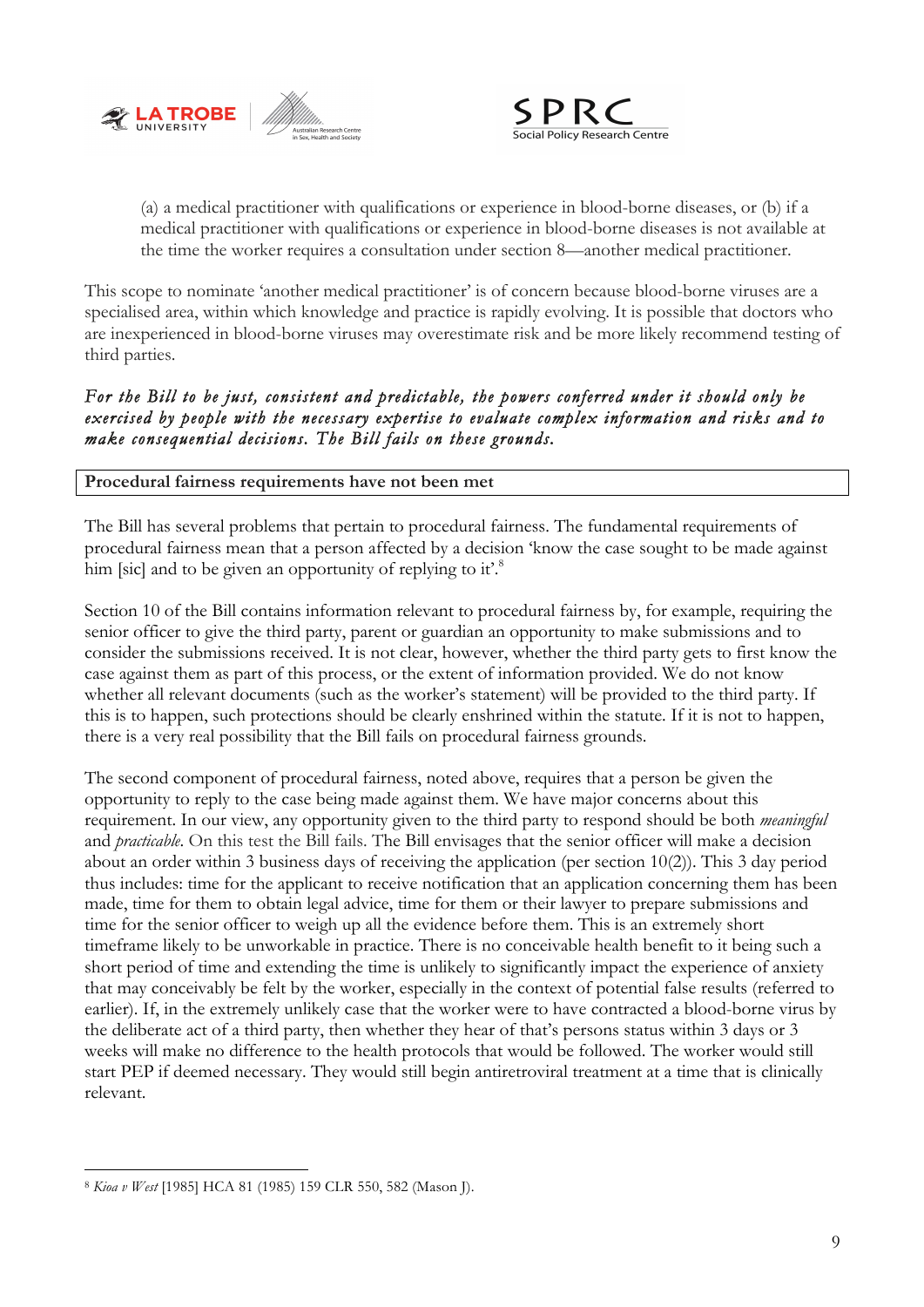



Part 7 of the Bill contains a mechanism for seeking a review of the senior officer's decision. Both the worker and the third party may apply, but both have only 1 business day (after being notified of the decision) to do so. This timeframe is also insufficient, especially for third parties who may need to obtain legal advice and representation and/or draft a submission seeking review. The timeframes specified in Part 7 are grossly inadequate and likely to be unfair to affected parties.

These problems continue when one considers that pursuant to section 23(1), a mandatory testing order continues to have effect pending the process and outcome of the review. In effect, this means that the third party is still required to undergo a test pending the review outcome. Significant rights are therefore at stake, including rights to bodily integrity and autonomy. As such, even more stringent and effective procedural fairness obligations should be implemented.

Section 24 of the Bill sets out a process for determining an application for review of a decision. The determination of an application for review is to be made by the Chief Health Officer. This provision is also flawed on procedural fairness grounds and suffers from many of the same problems as section 10, including a 3 day timeframe for review that must include consideration of material from the senior officer and submissions of the third party, their parent or guardian.

We acknowledge that there is a recognised need in the procedural fairness jurisprudence to *balance efficiency with fairness*. However the balance has not been appropriately struck in the present instance, especially because of the short period the third party has to obtain legal advice and representation. Furthermore, when balancing efficiency with fairness, the seriousness of the decision should be taken into account. The threshold for making a decision needs to be high – given the extraordinary rights curtailments in question – and this threshold has not been satisfied in this instance. In addition, this Bill is likely to impact on a vulnerable population, which is further relevant to the way that the balance is to be struck.

Finally, it is unclear whether any of the information relevant to the application, procedural fairness rights or review rights, will be made available in different languages and whether time to secure the services of any necessary interpreters will be provided. The requirements of procedural fairness also necessitate consideration of how this information will be communicated to participants experiencing cognitive impairment, literacy challenges or other relevant barriers including medical conditions for which they were perhaps being treated at the point of contact with emergency services personnel.

# *The requirements of procedural fairness are not satisfied and there is a genuine risk that the Bill will be open to legal challenge as a consequence. At the very least, the Bill needs additional safeguards than exist in the present proposal.*

**Public health efforts regarding blood-borne viruses will be undermined**

# *Hepatitis C elimination*

As the Committee will be aware, a new generation of hepatitis C treatment (known as direct-acting antivirals) has emerged in recent years. These drugs have the potential to cure large numbers of Australians living with hepatitis C. The Australian government has added these drugs to the Pharmaceutical Benefits Scheme, at an estimated cost of \$3 billion over 5 years<sup>9</sup>, and adopted the World Health Organization's ambitious goal to

 <sup>9</sup> Rollins A. (2015). *Hep C cure comes with \$3 billion price tag*. Australian Medical Association Online.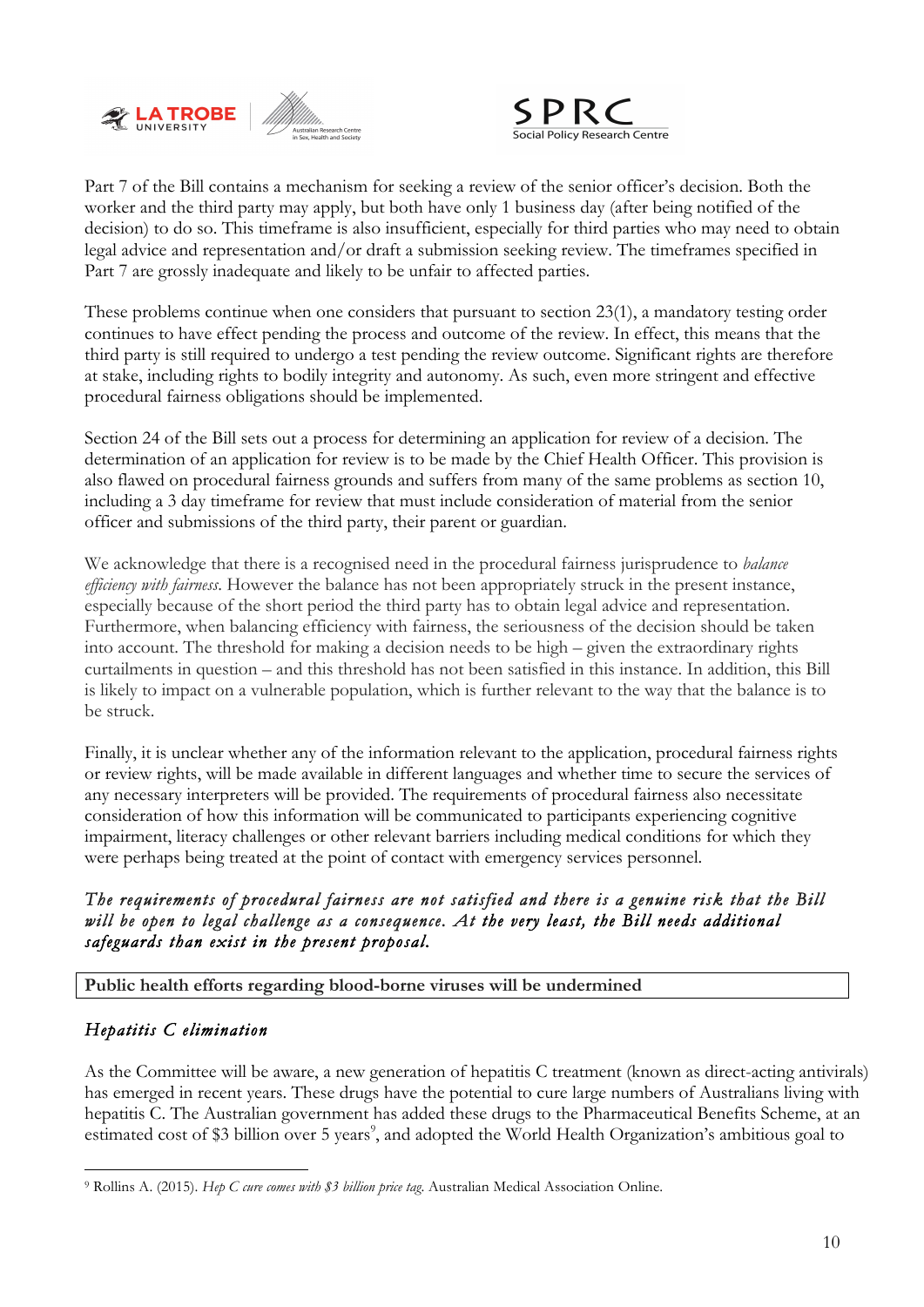



eliminate hepatitis C by 2030. $^{10}$ 

These ambitions are echoed in the *NSW hepatitis C Strategy 2014-2020*<sup>11</sup> which includes a target to increase the number of people accessing treatment by 100%.

Although the advent of a cure is welcome, we must not assume that the availability of such drugs can, on their own, eliminate hepatitis C.12 Indeed, attempts to greatly increase the number of people accessing treatment and to eliminate hepatitis C may be undermined by other laws, policies and practices, along with stigma and discrimination.<sup>13</sup> Blood-borne viruses such as HIV and hepatitis C are linked to persistent discrimination, social exclusion and stigma.<sup>14</sup> With regards to hepatitis C, a key reason for this is the practical and symbolic association between the virus and the heavily stigmatised practice of injecting drug use. As two authors of this submission have previously explained, 'the illicit status of injecting drug use both reflects and contributes to stigmatisation, as well as contributing to the scale and shape of the epidemic'.<sup>15</sup> Recent Australian research has found that more than half of people with hepatitis C experienced hepatitis C-related stigma in the previous 12 months, and that 10% of health workers believed they had discriminated against people living with hepatitis C.<sup>16</sup> Discrimination and stigma increase social isolation and alienation, impede diagnosis and treatment and have been proven to increase the risk of new infections. <sup>17</sup> Put simply, Australia's substantial investment in eliminating hepatitis C by 2030 risks being undermined if stigma and discrimination are not addressed. It would be jeopardised even further by any processes that actually generate and exacerbate stigma and discrimination.

Recognising these issues, both the national and NSW hepatitis C strategies acknowledge the importance of minimising stigma and discrimination. The *Fifth National hepatitis C Strategy* includes as one of its goals the need to 'eliminate the negative impact of stigma, discrimination, and legal and human rights issues on people's health'.<sup>18</sup> The strategy includes several 'key areas for action', such as: implementing initiatives in the community and health care settings aimed at minimising stigma and discrimination [area 22]; monitoring laws, policies, stigma and discrimination which impact health-seeking behaviour among priority populations, including people who inject drugs [area 20]; working to ameliorate legal, regulatory and policy barriers to appropriate and evidence-based responses [area 20]; improving surveillance of issues that might affect people living with hepatitis C, including stigma and discrimination [area 33]; and the promotion of research from a range of disciplines to better inform all aspects of the response to hepatitis C in Australia [area 34]. The NSW strategy also acknowledges the role that stigma and discrimination play in shaping hepatitis C transmission and prevention. For instance, in her foreword to the strategy, then Minister for Health Jillian Skinner wrote that:

we have seen that real and perceived stigma and discrimination toward people with or at risk of

 <sup>10</sup> Australian Department of Health. (2018). *Fifth national hepatitis C strategy 2018-2022.* Canberra: Department of Health; World Health Organization (2016). *Combating hepatitis B and C to reach elimination by 2030.* Geneva: WHO.

<sup>11</sup> NSW Ministry of Health. (2014). *NSW hepatitis C strategy 2014-2020*. North Sydney: NSW Health.

<sup>12</sup> Seear, K., Fraser, S., Farrugia, A. and valentine, k. (In press). Beyond a 'post-cure' world: Sketches for a new futurology of hepatitis C. *International Journal of Drug Policy.*

<sup>13</sup> Seear, K., Fraser, S., Farrugia, A. and valentine, k. (In press). Beyond a 'post-cure' world: Sketches for a new futurology of hepatitis C. *International Journal of Drug Policy.*

<sup>14</sup> Marinho, R.T. and Barreira, D.P. (2013). Hepatitis C, stigma and cure. *World J Gastroenterol*. 19(40): 6703–6709.

<sup>15</sup> Fraser, S. and Seear, K. (2011). *Making disease, making citizens: The politics of hepatitis C.* Aldershot: Ashgate at p2.

<sup>16</sup> Broady, T., et al. (2018). Responding to a national policy need: development of a stigma indicator for bloodborne viruses and sexually transmissible infections'. *Aust N Z J Public Health*, vol. 42, 513-15.

<sup>17</sup> Marinho, R.T. and Barreira, D.P. (2013). Hepatitis C, stigma and cure. *World J Gastroenterol*. 19(40): 6703–6709.

<sup>18</sup> Australian Department of Health. (2018). *Fifth national hepatitis C strategy 2018-2022.* Canberra: Department of Health; World Health Organization (2016). *Combating hepatitis B and C to reach elimination by 2030.* Geneva: WHO.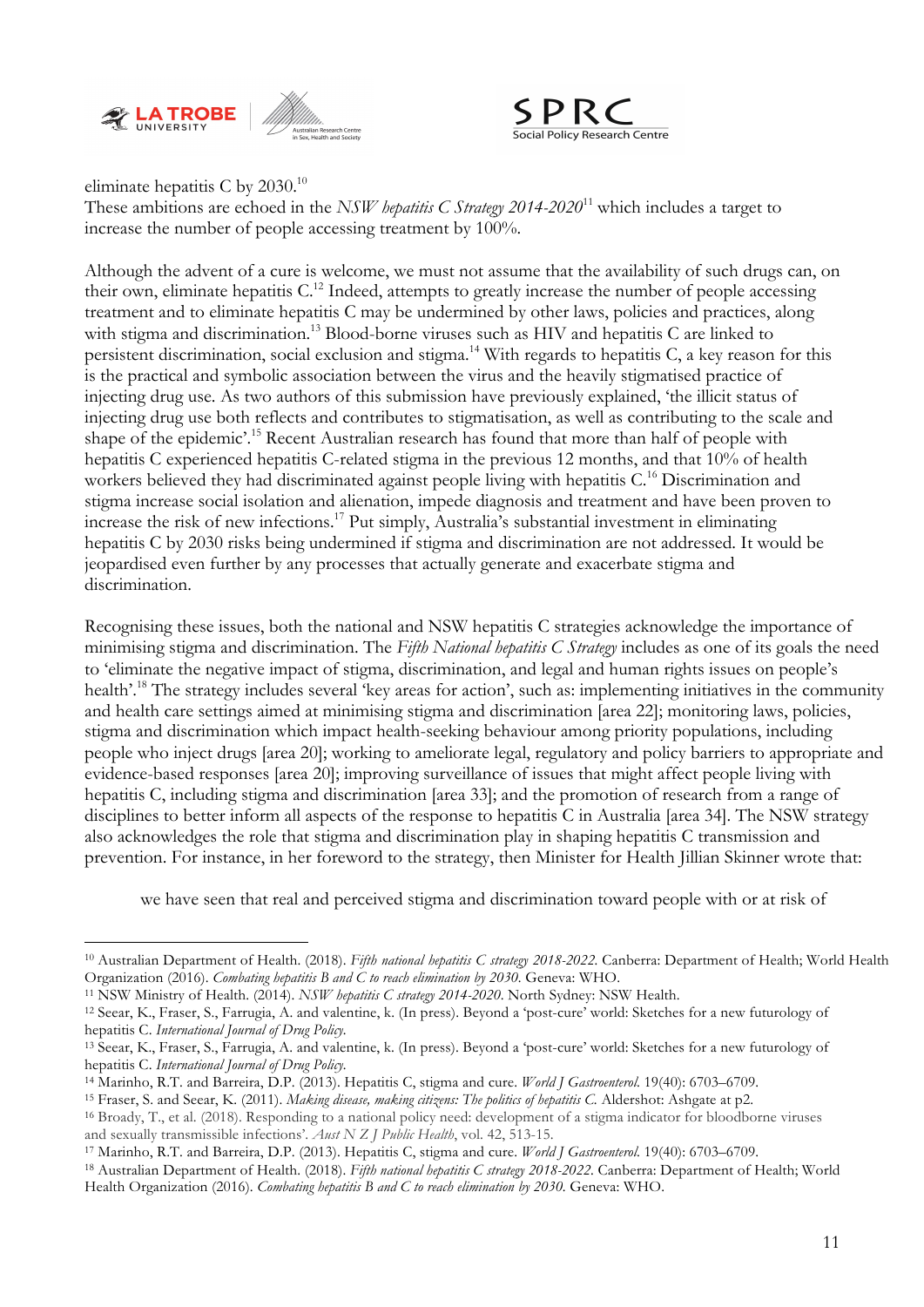



hepatitis C hampers our efforts to prevent hepatitis C and provide health care.<sup>19</sup>

This Bill risks perpetuating stigma and discrimination, however, by:

- Contributing to a perception among workers that blood-borne viruses are more readily transmissible than they are;
- Contributing to a perception among workers that people living with (or perceived to be living with) blood-borne viruses are deserving of fewer rights, including the fundamental rights of bodily integrity and autonomy. These ideas have potential to inform healthcare practices and further the stigma and discrimination of the kind we have described above;
- Contributing to a perception that blood-borne viruses are more readily transmissible than they are;
- Contributing to a perception among third parties (which may include people who live with blood-borne viruses) that they are less deserving of rights. These ideas have the potential to entrench existing feelings of stigma and reduced self-worth, to impact people's help-seeking practices, and to increase the risk of health problems, new infections and other forms of harm; and
- Positioning people who live with blood-borne viruses as especially dangerous and/or reckless.

# *HIV elimination*

We have similar concerns about the implications of the Bill for public health responses to HIV, and for efforts to eliminate stigma and discrimination in that context. An overarching goal of the *Eighth National HIV Strategy 2018 – 2022* is to achieve virtual elimination of HIV within the lifetime of the strategy.<sup>20</sup> In practice, this means eliminating new HIV transmissions within Australia. Achieving this depends on reducing the number of people in Australia who have undiagnosed HIV so they can commence antiretroviral treatment. Regular use of antiretroviral treatment can supress HIV, eliminating the risk that a person can transmit HIV to others via sexual contact. The *National Strategy* aims to increase the proportion of people with HIV (in all priority populations) who are diagnosed to 95 per cent by 2022.

It is known that HIV-related stigma and discrimination is a major barrier to HIV testing, particularly for migrant populations in Australia.21 HIV-related stigma reduces people's willingness to test due to fear of being diagnosed with HIV as well as fear of judgement or poor treatment by healthcare workers when

 <sup>19</sup> NSW Ministry of Health. (2014). *NSW hepatitis C strategy 2014-2020*. North Sydney: NSW Health at p3.

<sup>20</sup> Australian Government Department of Health (2018). *Eighth National HIV Strategy 2018-2022*. Canberra: Australian Government Department of Health.

<sup>21</sup> Gray, C., Lobo, R., Narciso, L., Oudih, E., Gunaratnam, P., Thorpe, R., & Crawford, G. (2019). Why i can't, won't or don't test for HIV: insights from Australian migrants born in Sub-Saharan Africa, Southeast Asia and Northeast Asia. *International journal of environmental research and public health*, *16*(6), 1034; Hosseinzadeh, H., Hossain, S. Z., & Bazargan-Hejazi, S. (2012). Perceived stigma and social risk of HIV testing and disclosure among Iranian-Australians living in the Sydney metropolitan area. *Sexual Health*, *9*(2), 171-177.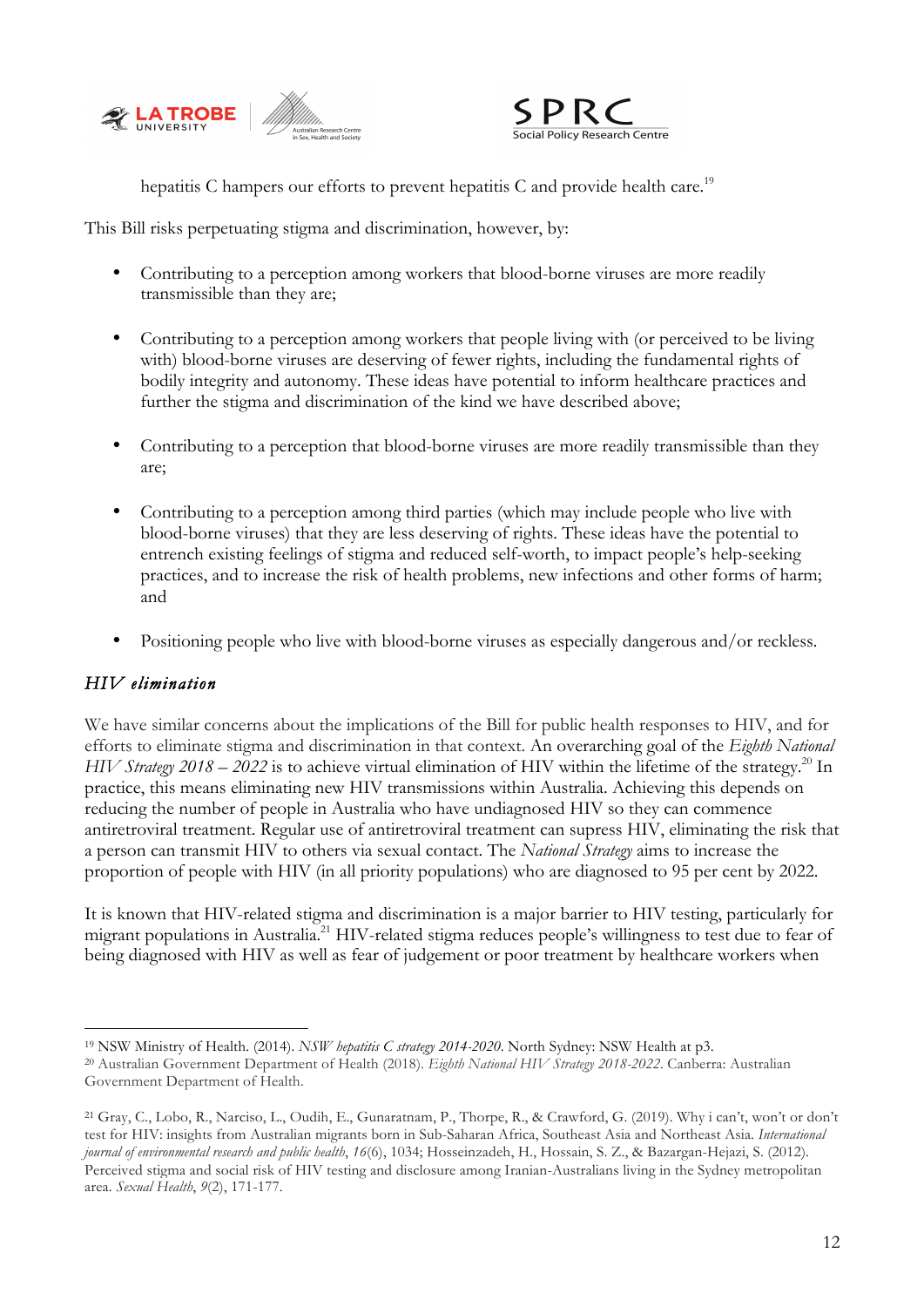



seeking a test.<sup>22</sup> Policies or practice which have potential to increase HIV-related stigma in the general population or within healthcare settings risk undermining the aims of current National HIV Strategy. The importance of reducing HIV-related stigma is recognised in the *National Strategy*, which has a goal to:

Reduce by 75 per cent the reported experience of stigma among people with HIV, and expression of stigma, in relation to HIV status.<sup>23</sup>

Australia is recognised as a world leader in HIV prevention, in part due to the success of our approach in which human rights and community-engagement have been viewed as a central plank of the public health response to HIV.<sup>24</sup> Successive national HIV strategies have recognised the importance of avoiding punitive measures given they have potential to enhance stigmatisation of already vulnerable populations and dissuade people from HIV testing and treatment. <sup>25</sup> This Bill has potential to undermine the fundamental approach that Australia has taken to HIV-prevention from the very outset of the epidemic, and reduce our standing as a world leader in HIV prevention.

For the reasons we have already described, the approaches in the Bill are profoundly damaging and harmful, including to the mental health and wellbeing of people living with blood-borne viruses. It means that the Bill is arguably at odds with other national and state strategies, including the elimination strategies, and other strategies to reduce stigma and discrimination for blood-borne viruses more broadly.

It will also be important to give consideration to the possibility that the Bill will further complicate matters by drawing attention and resources away from organisations set up to help support the health and wellbeing of people living with HIV or viral hepatitis, as these organisations will likely be called on repeatedly to provide advice and guidance to potential third parties.

We endorse the concerns of other organisations, such as Hepatitis NSW, which described the Bill as 'futile and stigmatising'26 and ACON, which describes the Bill as an 'inappropriate criminalisation' of a health issue that will cause harms to affected communities, cost money and add to pressure to a system currently making strong progress in achieving elimination.<sup>27</sup>

*The Bill apparently fails to take account of broader state and national agendas, including bloodborne virus elimination agendas. The Bill undermines these important public health efforts and is thus at odds with current public health goals. One of the ways it does this is by generating and exacerbating stigma and discrimination.* 

 <sup>22</sup> Bolsewicz, K., Vallely, A., Debattista, J., Whittaker, A., & Fitzgerald, L. (2015). Factors impacting HIV testing: a review– perspectives from Australia, Canada, and the UK. *AIDS care*, *27*(5), 570-580.

<sup>23</sup> <sup>23</sup> Australian Government Department of Health (2018). *Eighth National HIV Strategy 2018-2022*. Canberra: Australian Government Department of Health at p17.

<sup>24</sup> Brown, G., O'Donnell, D., Crooks, L., & Lake, R. (2014). Mobilisation, politics, investment and constant adaptation:

lessons from the Australian health-promotion response to HIV. Health Promotion Journal of Australia, 25(1), 35-41.<br><sup>25</sup> Cameron, S., & Godwin, J. (2014). Barriers to legal and human rights in Australia in the era of HIV tr prevention. *AIDS Education and Prevention*, *26*(3), 202-213.

<sup>26</sup> Hepatitis NSW. (2020). Mandatory disease testing a futile and stigmatising exercise. 27 ACON condemns introduction of mandatory HIV testing laws in NSW. (2020).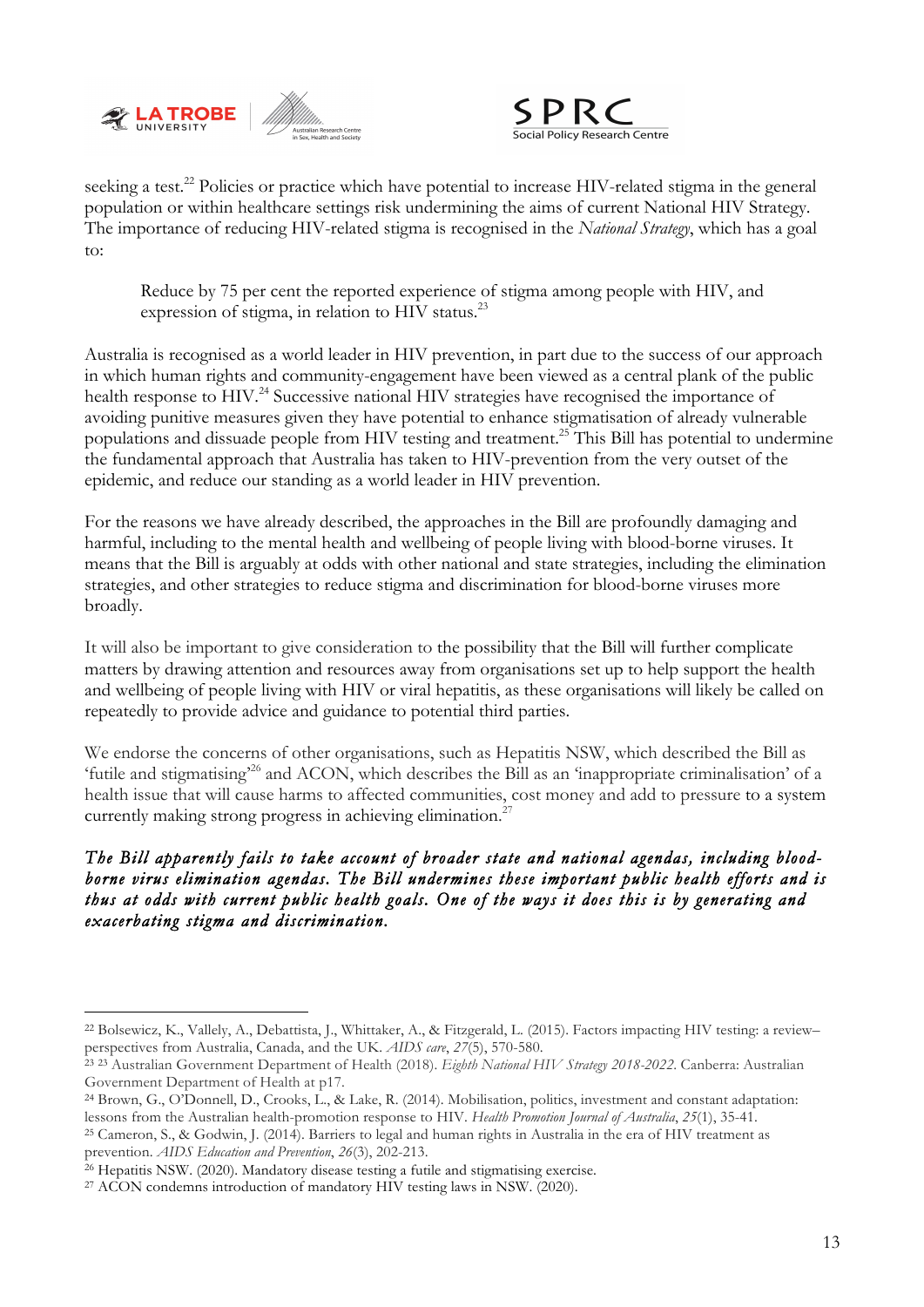



#### **Individual privacy rights are unjustifiably breached and data sharing processes are flawed**

Recent Australian research underscores the importance of citizens having trust in digital health systems, and documents the effects of reduced trust/confidence in systems.<sup>28</sup> This research emphasises the need to build more trust in such systems, especially for vulnerable populations (e.g. people living with bloodborne viruses), including through the preservation of basic rights such as the right to informed consent. In a related sense, a considerable body of literature outlines the sensitivities for populations who may be affected by this Bill of disclosure of their medical information. For instance, people living with HIV are often incredibly selective about who they tell about their status, and when. Medical disclosure is the source of great anxiety for many.<sup>29</sup> These issues do not appear to have informed drafting of the Bill. The current Bill allows for disclosure of highly sensitive medical information, without due regard to the implications of this for the individuals so affected, or for public health goals more broadly. The Bill may also reduce trust in digital health systems, with a range of adverse consequences for the health of people at risk of or living with blood-borne viruses, people who use drugs and other priority populations (e.g. Indigenous populations, people experiencing homelessness).

Section 21 of the Bill provides for distribution of the results of the blood test. This provides for the results of the third party's test to be distributed to a medical practitioner authorised by the worker to receive the blood test on the worker's behalf. Private and potentially very sensitive medical information pertaining to the third party will be released without their permission to a medical practitioner. This is a fundamental breach of medical privacy that is not justified on public policy grounds.

The Bill does not set out what will happen with the third party's private medical information once it has been provided to the worker's nominated medical practitioner. Presumably, for the whole process to have any meaning, the medical practitioner will be authorised to pass those results on to the worker. This comprises a second and further breach of medical privacy that is also not justified, including on public policy grounds.

Aspects of how this process will work might be detailed in the Chief Health Officer-issued guidelines that are mentioned in the Bill. The adequacy of those guidelines and any protections therein cannot be assessed, however, until those are released. Moreover, if any procedural issues and/or rights protections are deferred to the guidelines rather than the Bill itself, this is an inappropriate delegation of power to the Chief Health Officer. Workers do not appear to have any legal obligation to protect the third party's medical information once it has been conveyed to them, so that such information is devoid of further protections once passed down the line. The Bill thusly fails to protect fundamental privacy rights and introduces grave new risks for third parties.

Importantly, the Bill does not address the intersection between it and the *Public Health Act 2010*, even though these two Acts would overlap in important ways. If a third party tests positive for a blood-borne virus, the *Public Health Act* provides for a mandatory notification process. HIV is notifiable but the third party would not be identified by name. In the case of hepatitis C, however, the third party *would* be

 <sup>28</sup> Newman, C., MacGibbon, J., Smith, A. K. J., Broady, T., Lupton, D., Davis, M., Bear, B., Bath, N., Comensoli, D., Cook, T., Duck-Chong, E., Ellard, J., Kim, J., Rule, J., & Holt, M. (2020). Understanding trust in digital health among communities affected by BBVs and STIs in Australia. Sydney: UNSW Centre for Social Research in Health. http://doi.org/10.26190/5f6d72f17d2b5

<sup>29</sup> See for example: Evangeli, M. and Wroe, A.L. (2017). HIV disclosure anxiety: A systematic review and theoretical synthesis. *AIDS Behaviour.* 21(1): 1-11.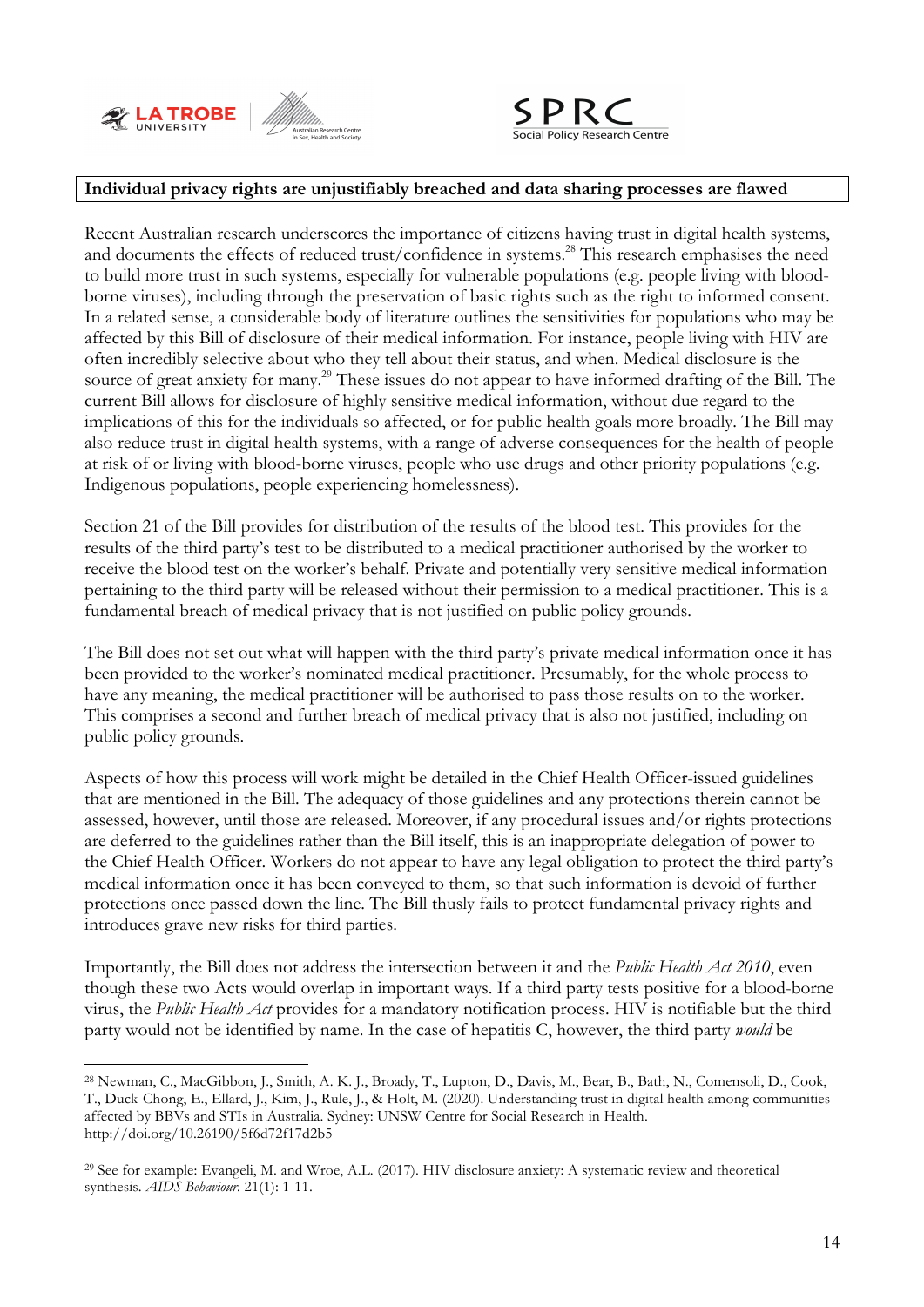



identifiable by name. As such, mandatory testing opens up the possibility of a mandated identifiable notification being made to NSW Health, without the permission or knowledge of the third party. This is another extraordinary rights breach. It also means that the Bill has mandatory consequences in at least two respects: testing, and notification (if positive).

These extraordinary rights breaches matter for several reasons. Among these, they:

- Add further to the sense that people with blood-borne viruses and associated populations (e.g. people who inject drugs, men who have sex with men) are entitled to fewer rights and protections than the general public, thus entrenching stigma and risking further discrimination;
- Pose potentially special risks to people from particular communities, including culturally and linguistically diverse communities who may have additional sensitivities regarding their serostatus and/or concerns about medical privacy; and
- Raise concerns about how sensitive medical data will be shared, including whether data will be shared with other government departments or used for punitive purposes (e.g. in child protection cases, or for the purposes of law enforcement). Even if these data are not used in such a way, the perception that one's private and sensitive medical information can be collected and shared so readily risks undermining public confidence in medical systems, and furthering distrust in healthcare systems at a time that trust is important, including for the purposes of elimination strategies.

If individuals are properly informed about the full range of consequences that may follow mandatory testing, including the notifications process, some may refuse to comply with mandatory testing orders, given anxieties about the overall consequences for them. These fears are predictable and even understandable, given the historic treatment of populations that may be affected by the Bill. These concerns have not been acknowledged in this Bill, however; instead, those who refuse to comply risk criminalisation and imprisonment (discussed further below).

## *The Bill unjustifiably breaches fundamental individual privacy rights and fails to give proper consideration to the consequences of data sharing that will result from new notifications. These processes further entrench stigmatisation, marginalisation and vulnerability at the exact time that governments have committed to eradicating such problems.*

## **The privilege against self-incrimination and future liabilities are not properly protected**

Section 30 of the Bill affords some rights to the third party by limiting the circumstances in which evidence collected under the proposed Act would be admissible in other proceedings. However, the wording may be too narrow to provide adequate protection in all instances.

The Bill states that evidence would not be admissible in proceedings against the third party if it were information given 'for the purposes of an application for a mandatory treatment order or the determination of the application'. Does the protection extend to information collected or produced for the purposes of a review by the Chief Health Officer under Part 7? If not, the protections are insufficient and risk undermining the operation of the entire Act including the review rights ostensibly afforded in Part 7. Further, there are some protections against civil and criminal liability in section 31 but these do not appear to extend to third parties themselves.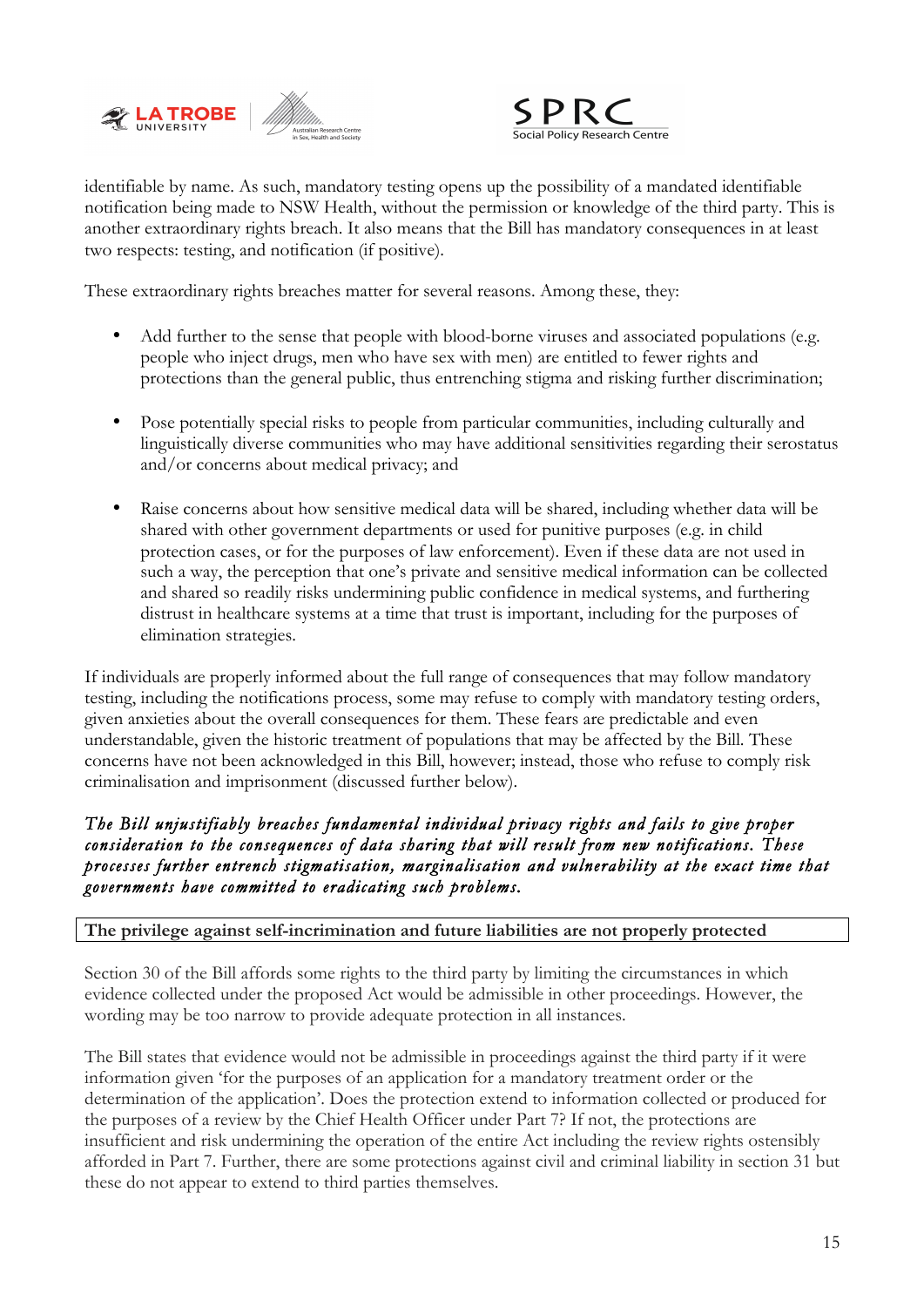



## *Fundamental rights (e.g. against further incrimination or future liability) should not be removed without adequate justification, and they should be consistently afforded across each element of the process. There is no sufficient justification for eroding these rights.*

**Sanctions are too severe and will create new problems**

Under section 17, the failure to comply with an order carries a penalty of 100 penalty units (currently \$11,000) or imprisonment for a period of 12 months or both. The financial limb of the penalty is relatively severe when assessed within the hierarchy of offences; it is equivalent for example to penalties for several sex offences under the NSW *Crimes Act 1900*. We strongly oppose criminalisation under the Bill.

*Sanctions in the Bill are far too severe, and risk further criminalising and, indeed, imprisoning, populations already likely to be marginalised, stigmatised or vulnerable in some respect (e.g. homeless people who are intoxicated in public, Indigenous or First Nations people).* 

#### **Monitoring and reviewing processes are inadequate**

Writing about the use of coercive public health and human biosecurity laws in Australia generally, David Carter of the Faculty of Law, University of Technology Sydney, has argued that:

The power wielded by public health officials through the public health Acts is potentially immense, and the use of those powers should be acknowledged, lawful, transparent, auditable and justified.<sup>30</sup>

The Bill fails on this account, including because processes for monitoring and reviewing the Bill are inadequate. Section 12 of the Bill requires a report to the Ombudsman regarding orders made under the Bill, and section 25 requires the Chief Health Officer to report any decisions to the Ombudsman. The Bill requires them to report to the Ombudsman about any determinations made and the 'reasons for the determination'. Beyond this it is not clear whether the:

- Privacy rights of workers and third parties are protected; and
- Ombudsman will receive information on issues such as: how many people are ordered to provide tests and how many occupational exposures or transmissions occur.

If the Ombudsman is to be granted monitoring powers, the Bill should ensure that the Ombudsman has adequate information to assess the operation and effectiveness of mandatory testing orders, any unintended consequences, potentially discriminatory measures, and so on. These matters should be clearly articulated within sections 12, 25 and 35 so as to ensure proper accountability in decision-making.

Section 36 of the Bill stipulates that the Minister is to review the Act to assess whether the problems that it purports to respond to (including occupational transmission) are actually realised and whether the provisions that it puts in place to deal with these purported problems are and remain appropriate.

 <sup>30</sup> Carter, D. (2020). The use of coercive public health and human biosecurity law in Australia: an empirical analysis. *UNSW Law Journal*. 43(1): 117-154, at p.150.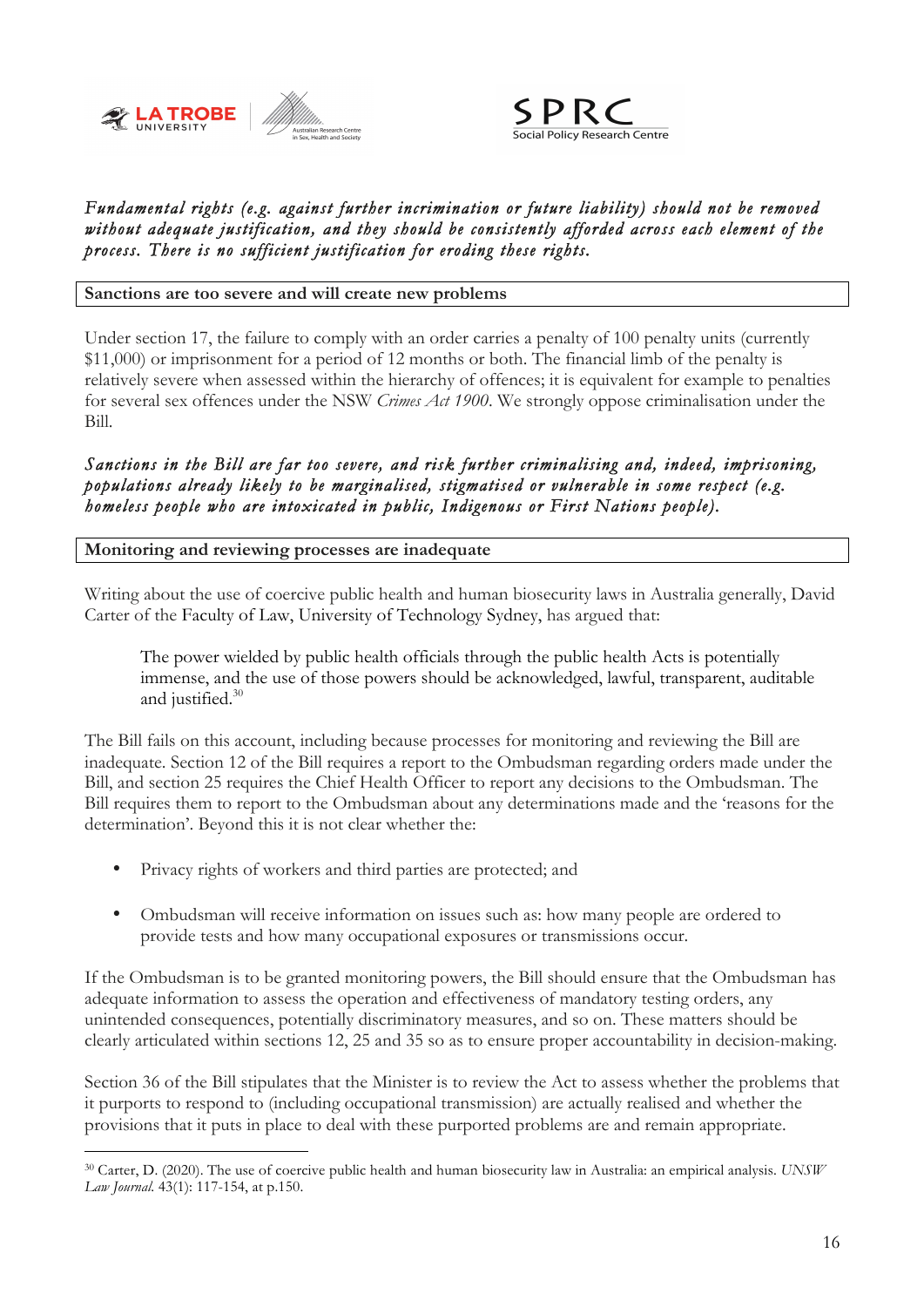



The Act is to be reviewed by the Minister, as opposed to an independent office or office-holder, and the matters that they are to take into account as part of this review (apart from any reports from the Ombudsman) are not clearly articulated.

#### *Accountability measures are insufficient and the Ombudsman lacks adequate powers for the purposes of monitoring the Bill. If the Bill is to be introduced, these matters ought to be rectified at a minimum.*

#### **Conclusion**

We thank the Committee for the opportunity to make this submission and for their *time* and consideration and can be contacted via the corresponding author if any further details are required on our submission.

Yours sincerely,

Dr Kate Seear BA (Hons), LLB (Hons), PhD Associate Professor Australian Research Centre in Sex, Health and *Society,*  La Trobe University, Bundoora Convenor, Australian Drng Lawyers Network Corresponding Author

Emily Lenton BA, Grad Dip, MA Research Officer Australian Research Centre in Sex, Health and *Society,*  La Trobe University, Bundoora

Jen Johnson BA Blood-Borne Vims Sector Development Program Coordinator Australian Research Centre in Sex, Health and *Society,*  La Trobe University, Bundoora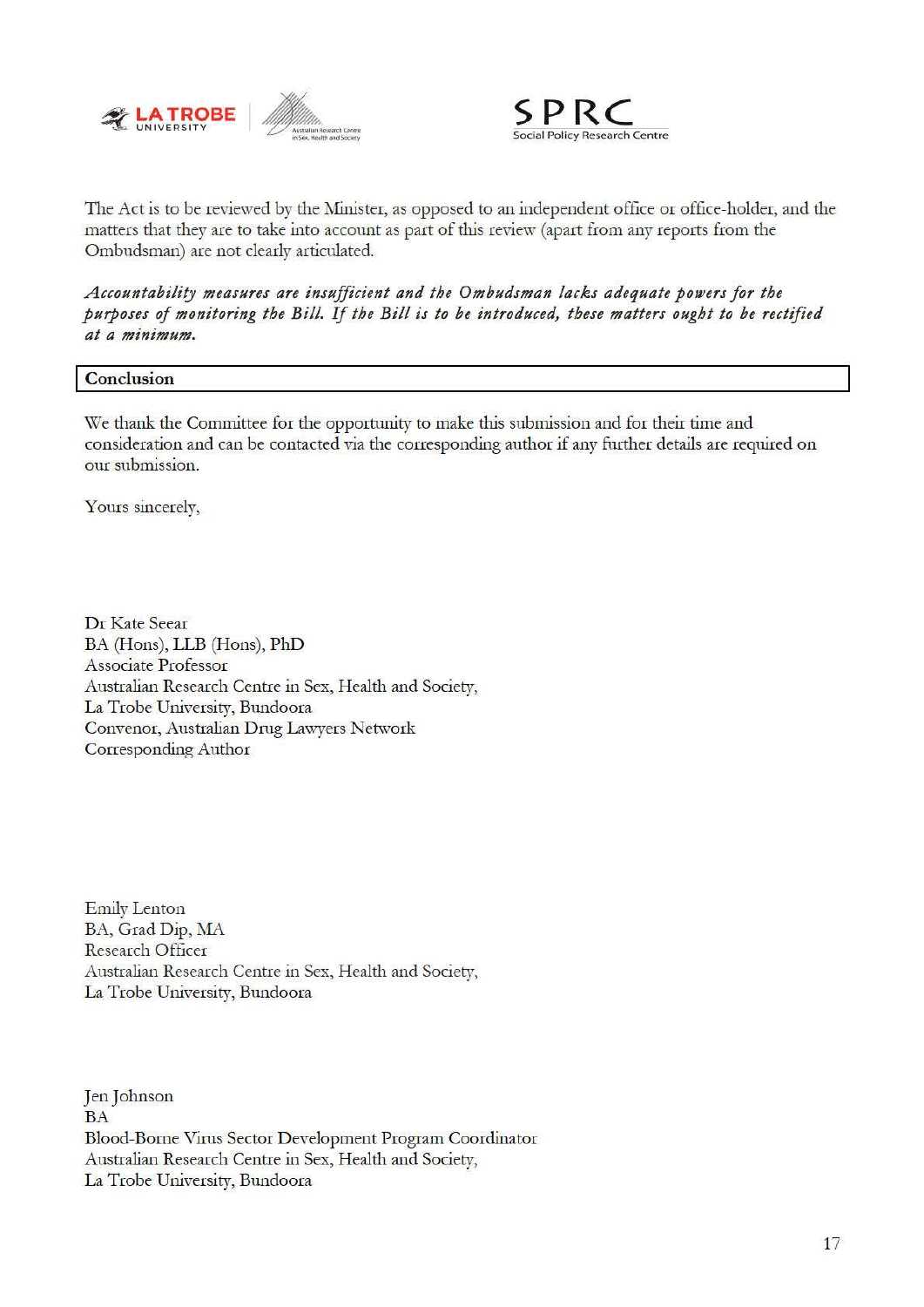



Dr Sean Mulcahy BPA (Hons), LLB (Hons), PhD Research Assistant Australian Research Centre in Sex, Health and Society, La Trobe University, Bundoora Policy Advisor, Victorian Pride Lobby

Professor Suzanne Fraser BA (Hons), PhD **Director** Australian Research Centre in Sex, Health and Society, La Trobe University, Bundoora Visiting professorial fellow, Centre for Social Research in Health, University of New South Wales, Sydney

Dr Adrian Farrugia BA/BEd (Hons), PhD Research Follow Australian Research Centre in Sex, Health and Society, La Trobe University, Bundoora Adjunct Research Fellow National Drng Research Institute, Curtin University

Dr kylie valentine BA (Hons), PhD Professor Social Policy Research Centre University of New South Wales, Sydney